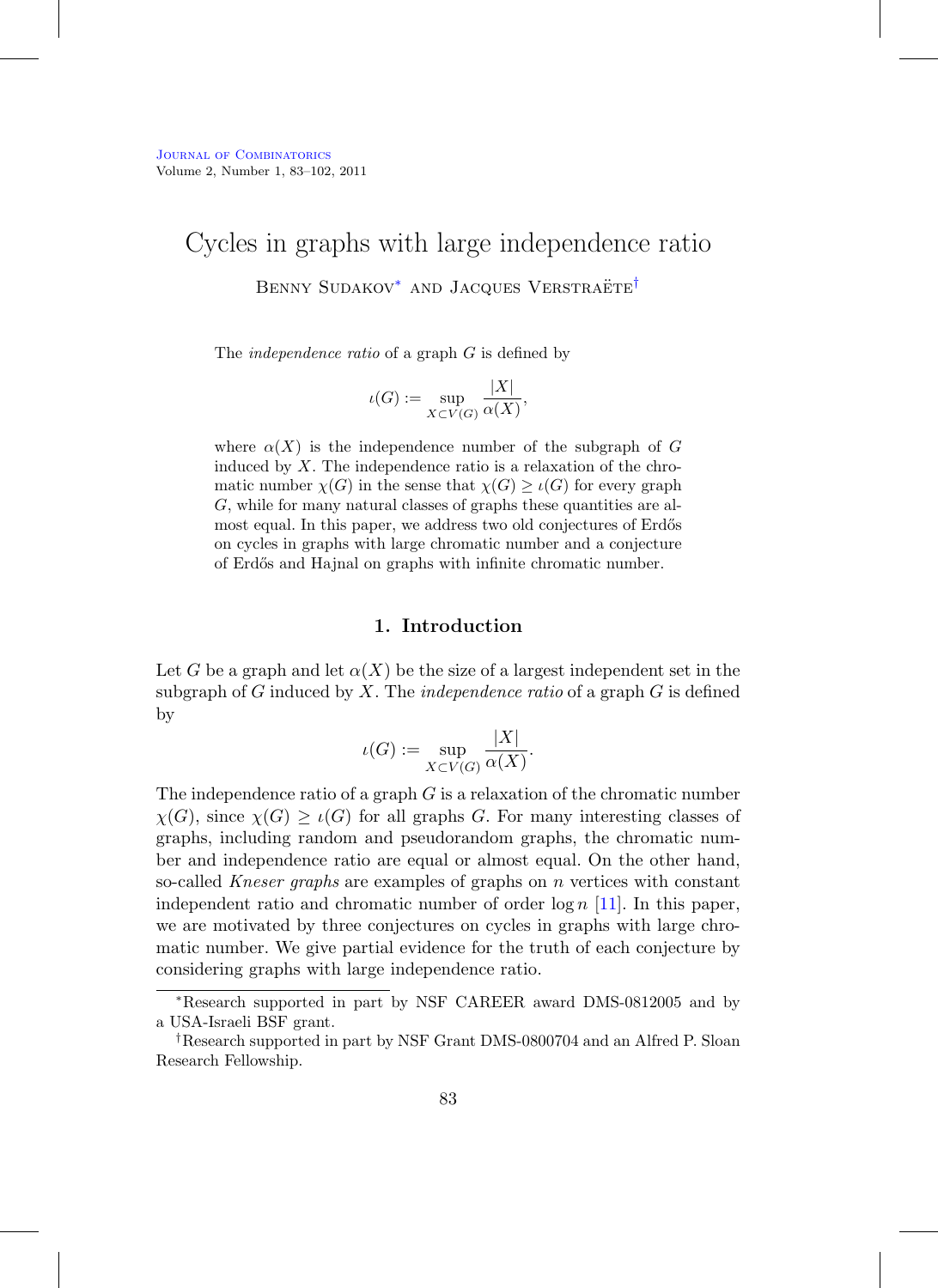#### **1.1. Erd˝os' conjecture on many cycles**

Erdős [\[3](#page-18-0)] conjectured that a triangle-free graph with chromatic number  $k$ contains cycles of at least  $k^{2-o(1)}$  different lengths as  $k \to \infty$ . The conjecture of Erdős remains open, and in fact no lower bound better than linear in  $k$  is known for the longest cycle in a triangle-free graph with chromatic number  $k$ . In general, Theorem 2 in  $[15]$  $[15]$  shows that a graph of chromatic number k and no cycle of length q contains cycles of  $\Omega(k^{\lceil (g-1)/2 \rceil})$  different lengths. In this paper, we prove the following theorem which shows in a very strong sense that Erdős' conjecture is true for graphs with large independence ratio:

<span id="page-1-0"></span>**Theorem 1.** Every triangle-free graph with independence ratio at least  $k > 3$ has cycles of  $\Omega(k^2 \log k)$  consecutive lengths.

We prove this theorem in Section 2.5, after some preliminary results in Sections 2.1–2.4. The important result by Kim  $[9]$  $[9]$  establishing the order of magnitude of triangle-complete graph Ramsey numbers  $r(3, t) = \Theta(t^2/\log t)$ shows that there are triangle-free graphs with independence ratio  $k$  and with  $O(k^2 \log k)$  vertices, so the above result is best possible up to the value of the implicit constant.

# **1.2. Hereditary properties**

Theorem [1](#page-1-0) is part of a more general theorem on hereditary properties - families of graphs closed under taking induced subgraphs. To describe the general theorem, let P be a hereditary property and let  $f : [1, \infty) \to [1, \infty)$  be an increasing bijection. Then we say that  $P$  has speed at most  $f$  if for every  $n \in \mathbb{N}$  and every *n*-vertex graph  $G \in P$ , we have  $\iota(G) \leq f(n)$ . Since the identity function  $f(x) = x$  for  $x \in [1,\infty)$  serves as an upper bound for the speed of every hereditary property, the speed of each hereditary property is well-defined. We shall prove the following theorem:

<span id="page-1-1"></span>**Theorem 2.** Let  $f : [1, \infty) \to [1, \infty)$  be an increasing bijection. If P is a hereditary property with speed at most f, then any graph  $G \in P$  with  $\iota(G)$  $18k + 4$  has cycles of at least  $\frac{1}{2}f^{-1}(k)$  consecutive lengths.

This theorem is proved in Section 2.6. Theorem [2](#page-1-1) applies in general to the property  $P_H$  of H-free graphs - this is the hereditary property of graphs which do not contain any copy of  $H$ . For example, one can obtain an appropriate generalization of Theorem [1.](#page-1-0)

<span id="page-1-2"></span>**Theorem 3.** Let G be a  $K_{s+1}$ -free graph and suppose  $\iota(G) > 18k+4$ . Then G contains cycles of at least  $\frac{1}{2}(k/s)^{s/(s-1)}$  consecutive lengths.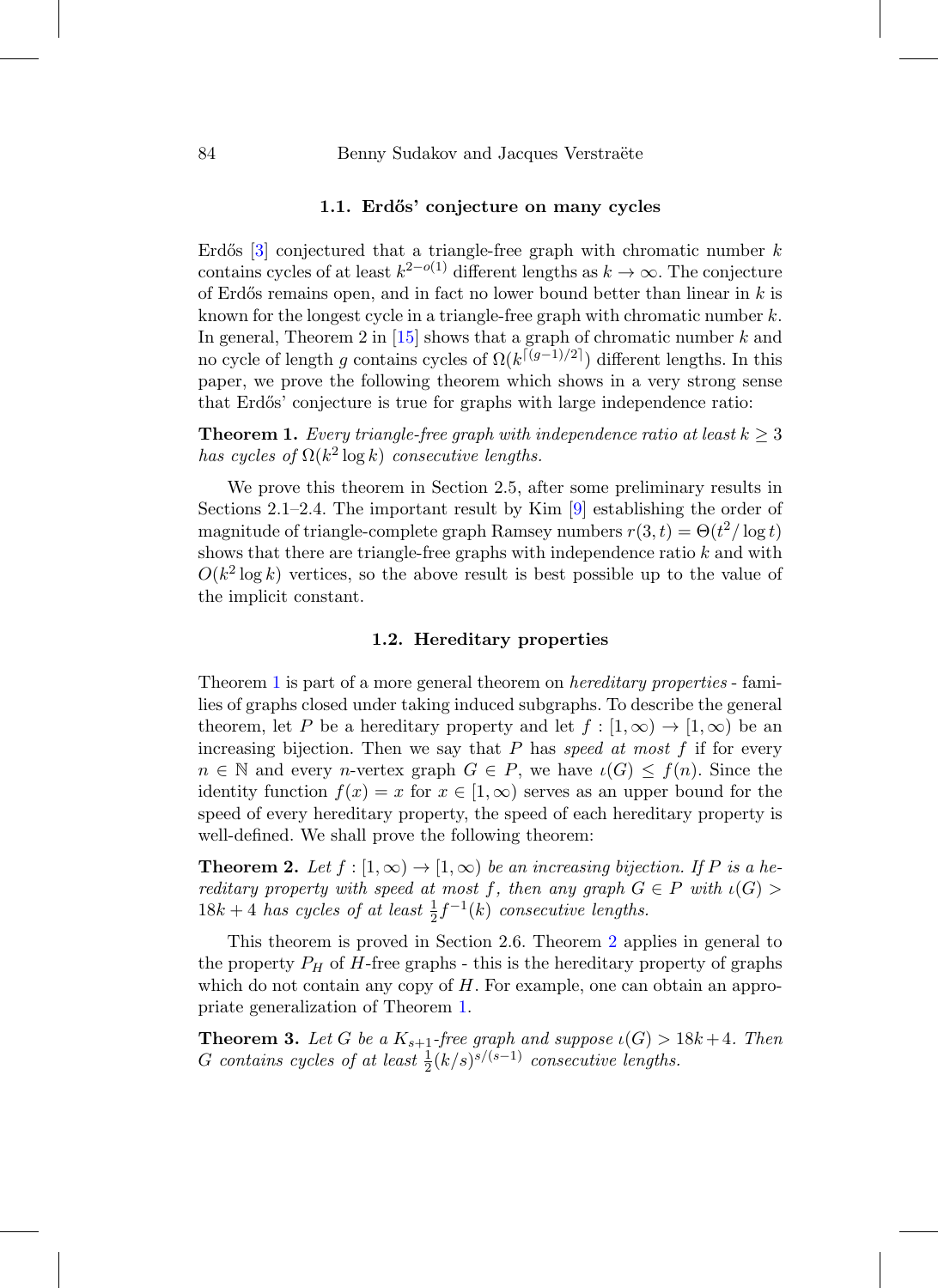Clearly this theorem holds also for all H-free graphs where H has  $s + 1$ vertices. We prove Theorem [3](#page-1-2) in Section 2.7. One can improve the lower bound  $(k/s)^{s/(s-1)}$  in the above theorem by a polylogarithmic factor which, for  $s = 3$ , agrees with Theorem [1,](#page-1-0) but this involves only further computations and so will be omitted.

#### **1.3. Erd˝os' conjecture on unavoidable cycles**

Erdős  $[4]$  offered one thousand dollars for a satisfactory resolution of the following problem: in a graph of infinite chromatic number, which cycle lengths should appear? For example, Erdős conjectured that a graph of sufficiently large chromatic number has a cycle of length a prime. We show that if an n-vertex graph has independence ratio at least  $3 \exp(8 \log^* n)$ , then not only does it contain a cycle of prime length, it contains cycles of lengths from many other sparse infinite sequences of integers. Here  $\log^* n$  is the number of times the natural logarithm must be applied to  $n$  to get a number less than one, and in what follows, we write  $\log_b n$  for the logarithm base b, and omit the base if the logarithm is the natural logarithm. We prove the following theorem:

<span id="page-2-0"></span>**Theorem 4.** Let  $\sigma$  be an infinite increasing sequence of positive integers satisfying  $\sigma_1 \geq 3$  and  $\log \sigma_r \leq \sigma_{r-1}$  for all  $r \geq 2$ . If G is an n-vertex graph and

 $\iota(G) \geq \sigma_1 \exp(8 \log^* n),$ 

then G contains a cycle of length in the sequence  $\sigma$ .

Theorem [4](#page-2-0) is proved in Section 3. We claimed that an *n*-vertex graph  $G$ with  $\iota(G) \geq 3 \exp(8 \log^* n)$  contains a cycle of length a prime. Let  $p_r$  denote the rth prime number. Then Bertrand's Postulate gives  $p_{r+1} \leq 2p_r$  for all  $r \in \mathbb{N}$ , and so  $\log p_{r+1} \leq \log p_r + 1 \leq p_r$  for all  $r \in \mathbb{N}$ . Applying Theorem [4](#page-2-0) to this sequence, we see that a graph G with  $\iota(G) > 3 \exp(8 \log^* n)$  contains a cycle of length a prime, as claimed. Theorem [4](#page-2-0) gives a similar upper bound for much sparser sequences, such as powers of three, or  $2+1$ ,  $2^2+1$ ,  $2^{2^2}+1$ , ... and so on.

An important remark is that Theorem [4](#page-2-0) distinguishes between the independence ratio and the chromatic number: generalizations of Mycielski's well-known construction of triangle-free graphs of arbitrarily large chromatic number (see page 213 in [\[14\]](#page-19-3) and concluding remarks) provide constructions for infinitely many  $n$  of an *n*-vertex graph  $G_n$  of chromatic number  $\chi(G_n) = \Omega((\log n)/(\log \log n))$  with no cycle of length in a prescribed sequence  $\sigma$  satisfying  $\log \sigma_r \leq \sigma_{r-1}$  for  $r \geq 2$ . The conclusion of Theorem [4](#page-2-0) therefore does not hold if we replace  $\iota(G)$  with  $\chi(G)$  in the theorem.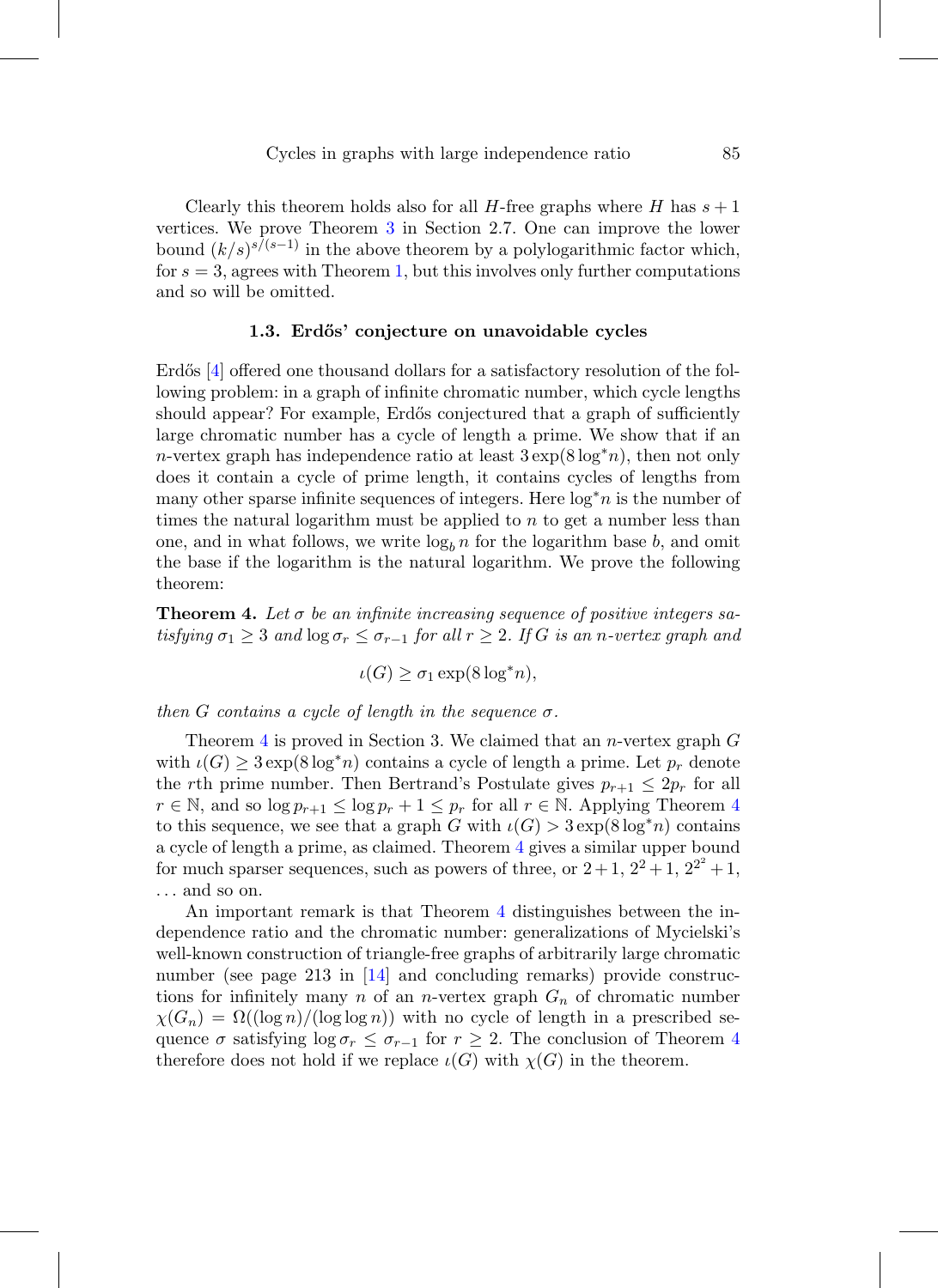### **1.4. Erd˝os-Hajnal conjecture**

Let  $C(G) = \{ \ell : C_{\ell} \subset G \}$  denote the set of cycle lengths in a graph G. Erdős  $[4]$  $[4]$  proposed the study of the quantity

$$
L(G) = \sum_{t \in C(G)} \frac{1}{t}
$$

and conjectured that in a graph of infinite chromatic number,  $L(G)$  diverges. This conjecture was proved by Gyárfás, Komlos and Szemerédi [\[8](#page-19-4)]. Specifically, they proved that if  $G$  is a finite graph of minimum degree  $d$ , then there exists  $\epsilon > 0$  such that

$$
L(G) \ge \epsilon \log d.
$$

This is best possible up to the value of the constant  $\epsilon$ , since the complete bipartite graph has  $L(K_{d,d}) \leq \frac{1}{2} \log d + 1$ . It follows that  $L(G)$  diverges when  $G$  has infinite chromatic number, since a graph of infinite chromatic number contains a graph of minimum degree at least d for each  $d \in \mathbb{N}$ . The result above therefore does not rely on the chromatic number as much as the existence of subgraphs of arbitrarily large average degree. Erdős and Hajnal [\[4,](#page-18-1) [6\]](#page-18-2) conjectured that in a graph with infinite chromatic number, the sum of reciprocals of odd cycle lengths diverges. If  $C_{\circ}(G)$  is the set of lengths of odd cycles in  $G$ , their conjecture states that if  $G$  is a graph of infinite chromatic number, then

$$
L_{\circ}(G) := \sum_{t \in C_{\circ}(G)} \frac{1}{t} = \infty.
$$

In this paper, we give some evidence for this conjecture by showing:

<span id="page-3-0"></span>**Theorem 5.** For any graph G on n vertices,

$$
L_{\circ}(G) \ \geq \ \frac{1}{2} \log \iota(G) - 8 \log^* n.
$$

We prove Theorem [5](#page-3-0) in Section 4. This theorem is best possible up to the  $O(\log^* n)$  term, in the sense that  $L_0(K_t) \leq \frac{1}{2} \log \iota(K_t) + 1$ . It would be interesting as a first step to the Erdős-Hajnal conjecture to show that  $L_{\circ}(G)$ diverges when G is a graph with infinite independence ratio.

# **2. Preliminary results**

In this section, we present the results necessary for the proofs of Theorems [1–](#page-1-0) [5.](#page-3-0) The following notation will be used. If G is a graph, then  $\iota(G)$  is its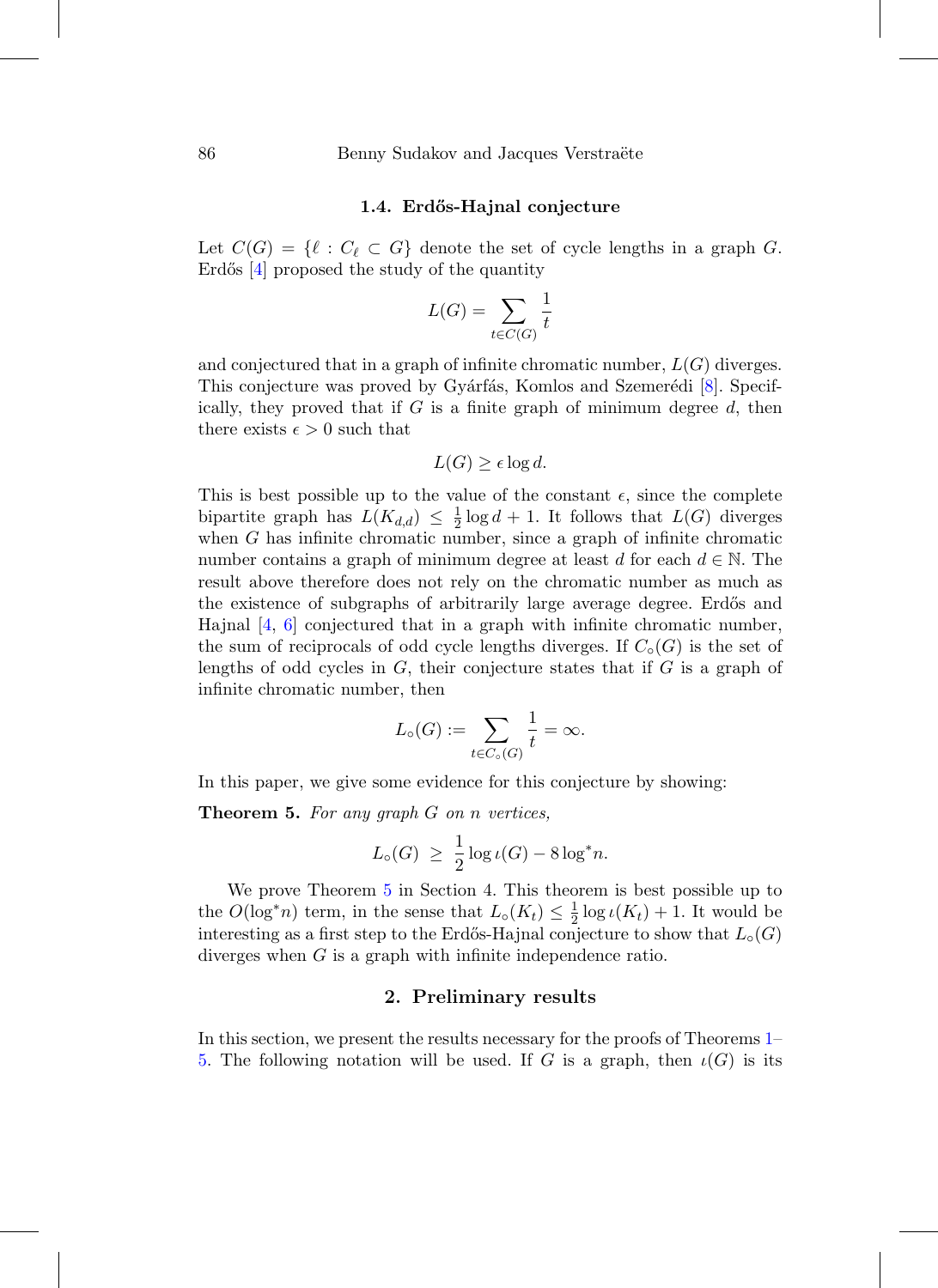independence ratio and  $\alpha(G)$  is its independence number. For a set  $X \subset$  $V(G)$ , we denote by  $\partial_G X$  the set of vertices of  $V(G)\X$  adjacent to at least one vertex in  $X$ . We sometimes omit the subscript  $G$  when it is clear which graph is being referred to. We write  $\alpha(X)$  for the independence number of the subgraph of G induced by X. Fixing a vertex  $v \in V(G)$ , it is convenient to let  $N_i(v)$  denote the set of vertices at distance exactly i from v.

## **2.1. Expanding subgraphs**

The starting point for proving Theorems  $1-4$  $1-4$  is to show that graphs with large independence ratio have nice expansion properties. Precisely, we make the following definitions:

**Definition.** We say that a graph G is k-expanding on independent sets if every independent set I in G has  $|\partial_G I| > k|I|$ . A graph G is weakly k-expanding on independent sets if for some  $v \in V(G)$ , every independent set  $I \subset V(G) \backslash \{v\}$  has  $|\partial_G I| > k|I|.$ 

We notice in particular that if a graph is weakly  $k$ -expanding on independent sets, then all but at most one vertex in the graph has degree more than k.

<span id="page-4-0"></span>**Lemma 1.** Let  $k \geq 1$ . Then every n-vertex graph G with  $\alpha(G) < n/(k+1)$ has an induced subgraph that is k-expanding on independent sets and a 2 connected subgraph that is weakly k-expanding on independent sets.

*Proof.* First we show that G has a subgraph H that is k-expanding on independent sets. Let  $G_0 = G$ . If  $G_0$  has no subgraph H as above, then there is an independent set  $I_0 \subset V(G_0)$  such that  $|\partial I_0| \leq k|I_0|$ . Let  $G_1 = G - I_0 - \partial I_0$ . Then there is an independent set  $I_1 \subset V(G_1)$  with  $|\partial I_1| \leq k|I_1|$ . Let  $G_2$  $G_1-I_1-*\partial I_1*$ . Continuing in this way, we eventually remove independent sets  $I_0, I_1, \ldots, I_r$  and their neighborhoods  $\partial I_0, \partial I_1, \ldots, \partial I_r$  and this exhausts all the vertices in the graph:

$$
V(G_0) = \bigcup_{j=0}^r (I_j \cup \partial I_j).
$$

However, the set  $I = \bigcup_{j=0}^r I_j$  is an independent set of size at least  $n/(k+1)$  in  $G = G_0$ , which is a contradiction. Therefore there exists  $H \subset G$  that is k-expanding on independent sets. This proves the first statement of the lemma.

To prove the second statement, if  $H$  is 2-connected, then we are done. If  $H$ is not 2-connected, let F be an endblock of  $H$  - this is a maximal 2-connected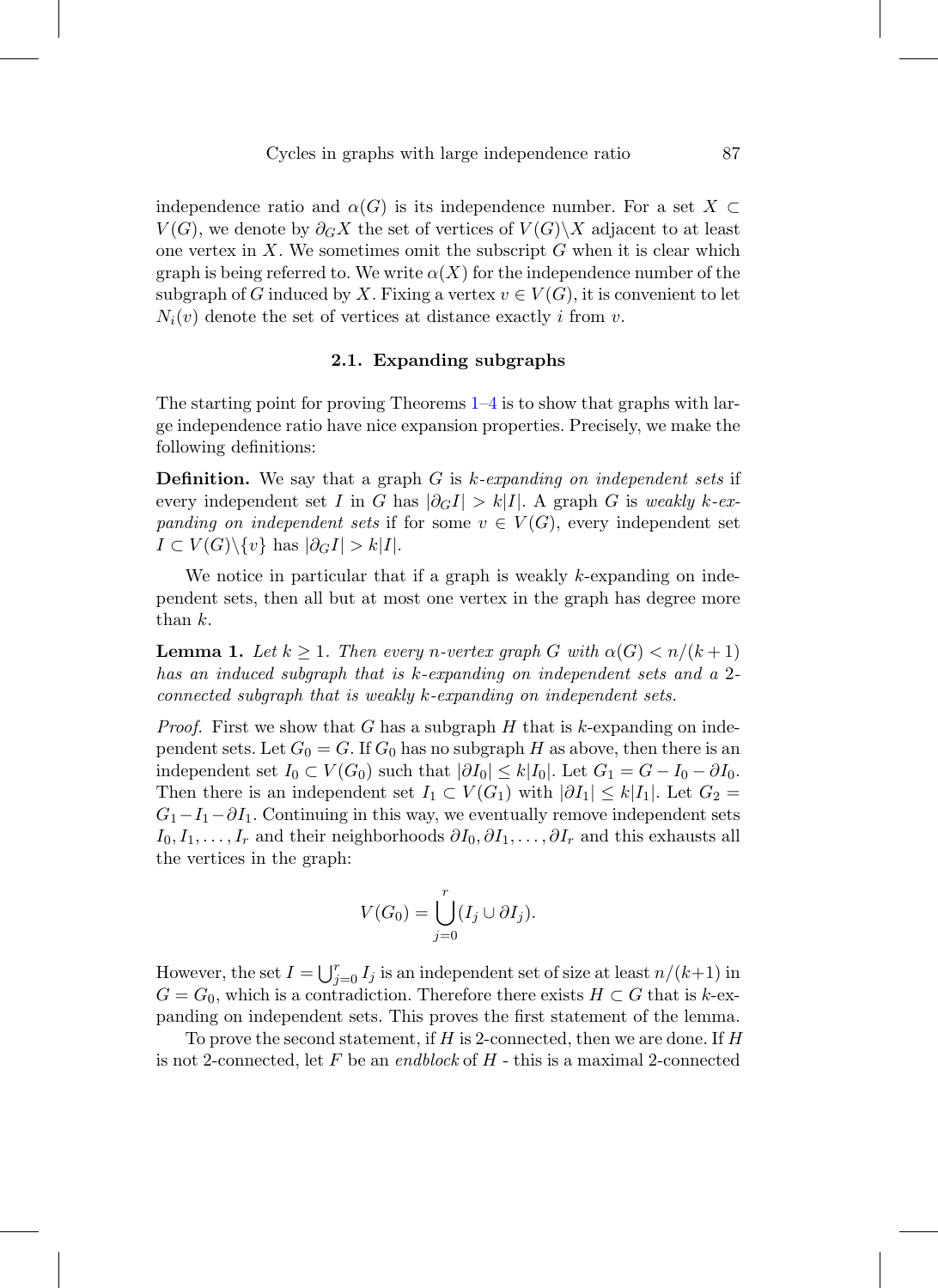subgraph of  $H$  containing exactly one cut vertex  $v$  of  $H$ . Then for any independent set  $I \subset V(F) \backslash \{v\},\$ 

$$
|\partial_F I| = |\partial_H I| > k|I|.
$$

So  $F$  is weakly k-expanding on independent sets. This completes the proof.  $\Box$ 

Ajtai, Komlós and Szemerédi [\[1\]](#page-18-3) showed that if G is an n-vertex trianglefree graph, then  $\alpha(G) = \Omega(\sqrt{n \log n})$ . Their result was improved by Shearer [\[13\]](#page-19-5), who showed that if G is an *n*-vertex triangle-free graph of maximum degree  $d \geq 2$ , then

$$
\alpha(G) \ge \frac{n(d \log d - d + 1)}{(d-1)^2}.
$$

A straightforward calculation gives the following result:

<span id="page-5-0"></span>**Lemma 2.** For  $n \geq e^{15}$ , every n-vertex triangle-free graph G has

$$
\alpha(G) > \left(\frac{n\log n}{2}\right)^{1/2}.
$$

*Proof.* Let  $m = (\frac{n \log n}{2})^{1/2}$ . If G is a triangle-free *n*-vertex graph of maximum degree d, then  $\alpha(G) \geq n/(d+1)$  and the lemma follows easily for  $d \leq 1$ . Suppose  $d \geq 2$ . Observing that the neighborhood of any vertex of G is an independent set, we obtain from Shearer's bound,

$$
\alpha(G) \ge \max\bigg\{d, \frac{n(d \log d - d + 1)}{(d-1)^2}\bigg\}.
$$

If  $d > m$ , then we easily recover the bound in the lemma. If  $2 \leq d \leq m$ , the second expression is a decreasing function of d and so it is minimized when  $d = m$ . In this case we get

$$
\alpha(G) \ge \frac{n(m \log m - m + 1)}{(m - 1)^2}
$$
  
> 
$$
\frac{n(\log m - 1)}{m}
$$
  

$$
\ge \left(\frac{n \log n}{2}\right)^{1/2} + \frac{(\log \log n - 2 - \log 2)n^{1/2}}{(2 \log n)^{1/2}}.
$$

Since  $n \ge e^{15}$ ,  $\log \log n \ge 2 + \log 2$ , and so we have the required bound.  $\Box$ 

The second definition we require is that of expansion on arbitrary sets of vertices in a graph: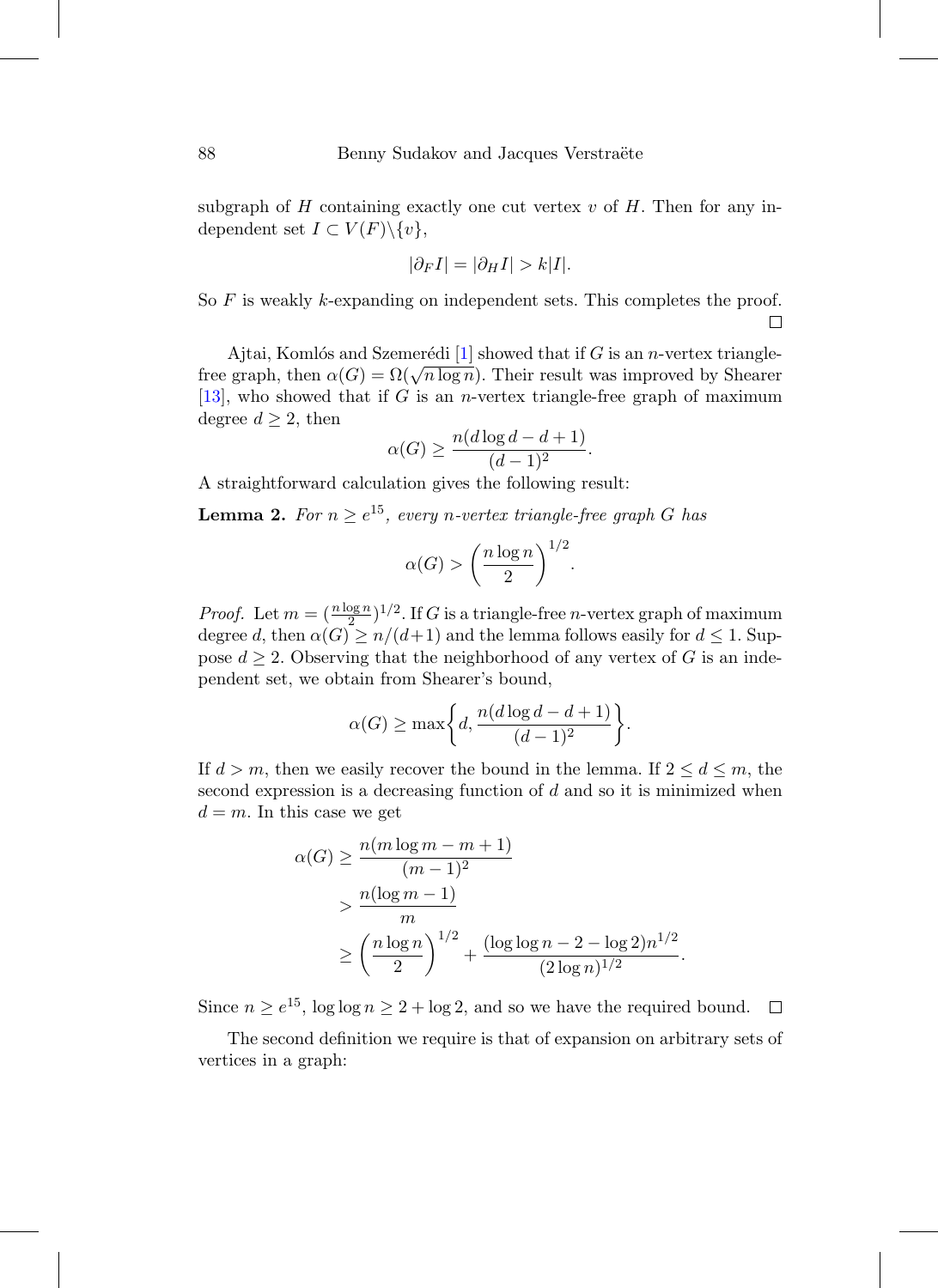**Definition.** A graph G is k-expanding on sets of size at most T if  $|\partial_G X|$  >  $k|X|$  for every  $X \subset V(G)$  of size at most T. A graph G is weakly k-expanding on sets of size at most T if for some  $v \in V(G)$ , every set  $X \neq \{v\}$  of size at most T has  $|\partial_G X| > k |X|$ .

<span id="page-6-0"></span>**Lemma 3.** If G is an n-vertex triangle-free graph with  $\alpha(G) < n/(3k+1)$ and  $k \ge e^{15}$ , then G contains a 2-connected subgraph H that is weakly 2-expanding on sets of size at most  $k^2 \log k$  and weakly 3k-expanding on independent sets.

*Proof.* Pass to a 2-connected subgraph  $H \subset G$  which is weakly 3k-expanding on independent sets, using Lemma [1.](#page-4-0) Then for some  $v \in V(H)$ , every independent set  $I \subset V(H) \setminus \{v\}$  has  $|\partial_H I| > 3k|I|$ . Let  $X \subset V(H)$  satisfy  $|\partial_H X| \leq 2|X|$  where  $X \neq \{v\}$ . If  $u \in X \setminus \{v\}$ , then

$$
|\partial_H X| \ge |\partial_H \{u\}| - |X| > 3k - |X|.
$$

If  $|X| < e^{15}$ , then since  $k \ge e^{15}$  we obtain  $|\partial_H X| > 2|X|$ . If  $|X| \ge e^{15}$ , then  $H[X]$  is a triangle-free graph with at least  $e^{15}$  vertices. Suppose  $|X\setminus\{v\}|=x$ . By Lemma [2,](#page-5-0) there is an independent set  $I \subset X \backslash \{v\}$  such that

$$
|I| \ge \left(\frac{x\log x}{2}\right)^{1/2} \ge 3.
$$

Consequently,  $|X|-|I| \leq x-2$  and therefore

$$
2|X| = 2x + 2 \ge |\partial_H X|
$$
  
\n
$$
\ge |\partial_H I| - |X| + |I|
$$
  
\n
$$
> 3k|I| - x + 2
$$
  
\n
$$
\ge 3k \cdot \left(\frac{1}{2}x \log x\right)^{1/2} - x + 2.
$$

This implies  $2x > k^2 \log x$  and therefore  $x > k^2 \log k$ . This completes the proof.  $\Box$ 

## 2.2. Pósa's lemma and long cycles

A well-known result of Pósa  $[12]$  shows how to find long paths in graphs which are 2-expanding on sets of size at most  $T$ : in this case one obtains a path of length at least  $3T$ . To describe Pósa's Lemma and the variant we use, we require some notation. If  $P = v_1v_2 \ldots v_m$  is a longest path in a graph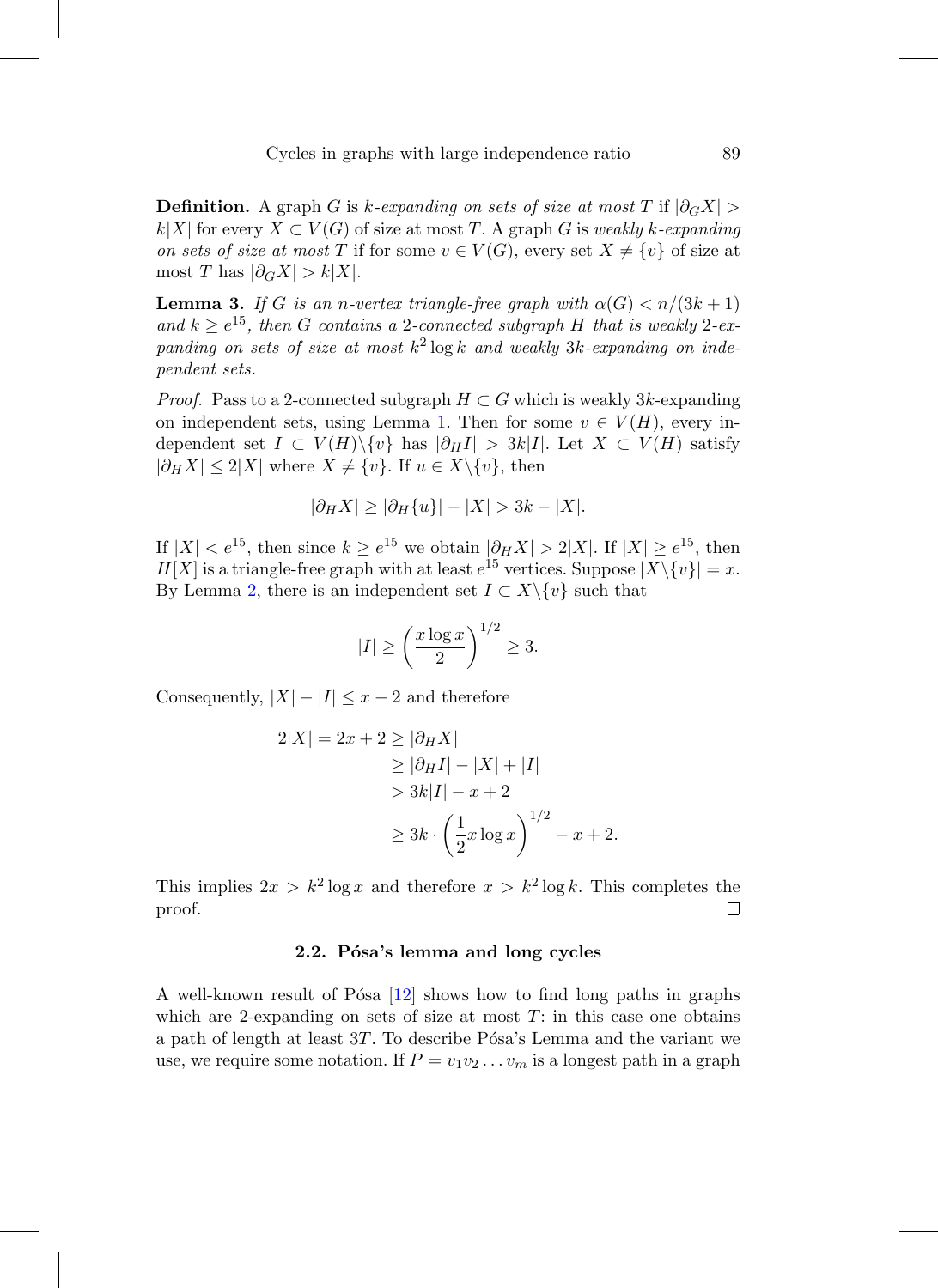G and  $\{v_1, v_i\}$  is an edge of G, consider a path  $Q = v_{i-1} \dots v_1 v_i \dots v_m$  of the same length as  $P$ , obtained by adding edge  $\{v_1, v_i\}$  and deleting edge  $\{v_{i-1}, v_i\}$  from P. We say that Q was obtained from P via an elementary *rotation*, which keeps endpoint  $v_m$  fixed. The set of all vertices of P which are endpoints of paths obtained by repeated elementary rotations from P with fixed endpoint  $v_m$  is denoted by  $S(P)$ . The following variant of Pósa's Lemma (see Lemma 2.7 in  $[2]$  $[2]$ ) is our starting point:

<span id="page-7-0"></span>**Proposition 1.** Let  $T \geq 1$ , and let G be a graph that is 2-expanding on sets of size at most T. Then for any longest path  $P \subset G$  there is a cycle  $C \subset H$ of length at least 3T containing  $S(P) \cup \partial S(P)$ .

We require a slight adjustment of this proposition to accommodate weak 2-expansion: recall that  $G$  is weakly 2-expanding on sets of size at most  $T$ if for some  $v \in V(G)$  and every set  $X \subset V(G)$  with  $X \neq \{v\}, |\partial_G X| >$  $2|X|$ . The proof of the proposition below is almost identical to the proof of Proposition [1](#page-7-0) given in [\[2](#page-18-4)].

<span id="page-7-1"></span>**Proposition 2.** Let  $T > 1$ , and let G be a graph that is weakly 2-expanding on sets of size at most T. Then there exists a longest path  $P \subset G$  and a cycle  $C \subset H$  of length at least 3T containing  $S(P) \cup \partial S(P)$ .

*Proof.* By definition of weak expansion, for some  $v \in V(G)$  and every  $X \subset$  $V(G)$  with  $X \neq \{v\}$  we have  $|\partial_G X| > 2|X|$ . Let P be a longest path in G and let  $v_1 \neq v$  be an endpoint of P and  $v_m$  the other endpoint. The crucial step in the proof of Proposition [1](#page-7-0) is that  $\partial S(P) \subset S(P)$ <sup>-</sup> ∪  $S(P)^+$ , where  $S(P)$ <sup>-</sup> is the set of vertices preceding  $S(P)$  on P and  $S(P)^+$  is the set of vertices succeeding  $S(P)$  on P. Since  $|S(P)^{-}| \leq |S(P)|$  and  $|S(P)^{+}| \leq |S(P)|$ , we must have  $|\partial S(P)| \leq 2|S(P)|$ . Since G is weakly 2-expanding on sets of size at most T, we must have  $S(P) = \{v\}$  or  $|S(P)| > T$ . However since  $v_1 \neq v$ ,  $|\partial_G \{v_1\}| > 2$  which shows that  $|S(P)| > 1$  and therefore  $S(P) \neq \{v\}$ . It follows that  $|S(P)| > T$ . To construct a cycle containing  $S(P) \cup \partial S(P)$ , let y be the last vertex of  $\partial S(P)$  on P. The segment of P from  $v_1$  to y contains all vertices of  $S(P) \cup \partial S(P)$ , otherwise any vertex of  $S(P)$  after y on P would be distinct from  $v_m$  and then the vertex after it on P would be an element of  $\partial S(P)$ , contradicting that y is the last vertex of  $\partial S(P)$  on P. If  $x \in S(P)$  is a neighbor of y in G, and Q is a path from x to  $v_m$  obtained by elementary rotations from P, then Q contains the segment of P from y to  $v_m$ . Moreover, starting from x, Q traverses all vertices of  $S(P) \cup \partial S(P)$  before reaching y and then continues along the segment of P from y to  $v_m$ . So Q together with the edge  $\{x, y\}$  forms the required cycle. Since  $|S(P) \cup \partial S(P)| \geq 3T$ , this cycle has the required length.□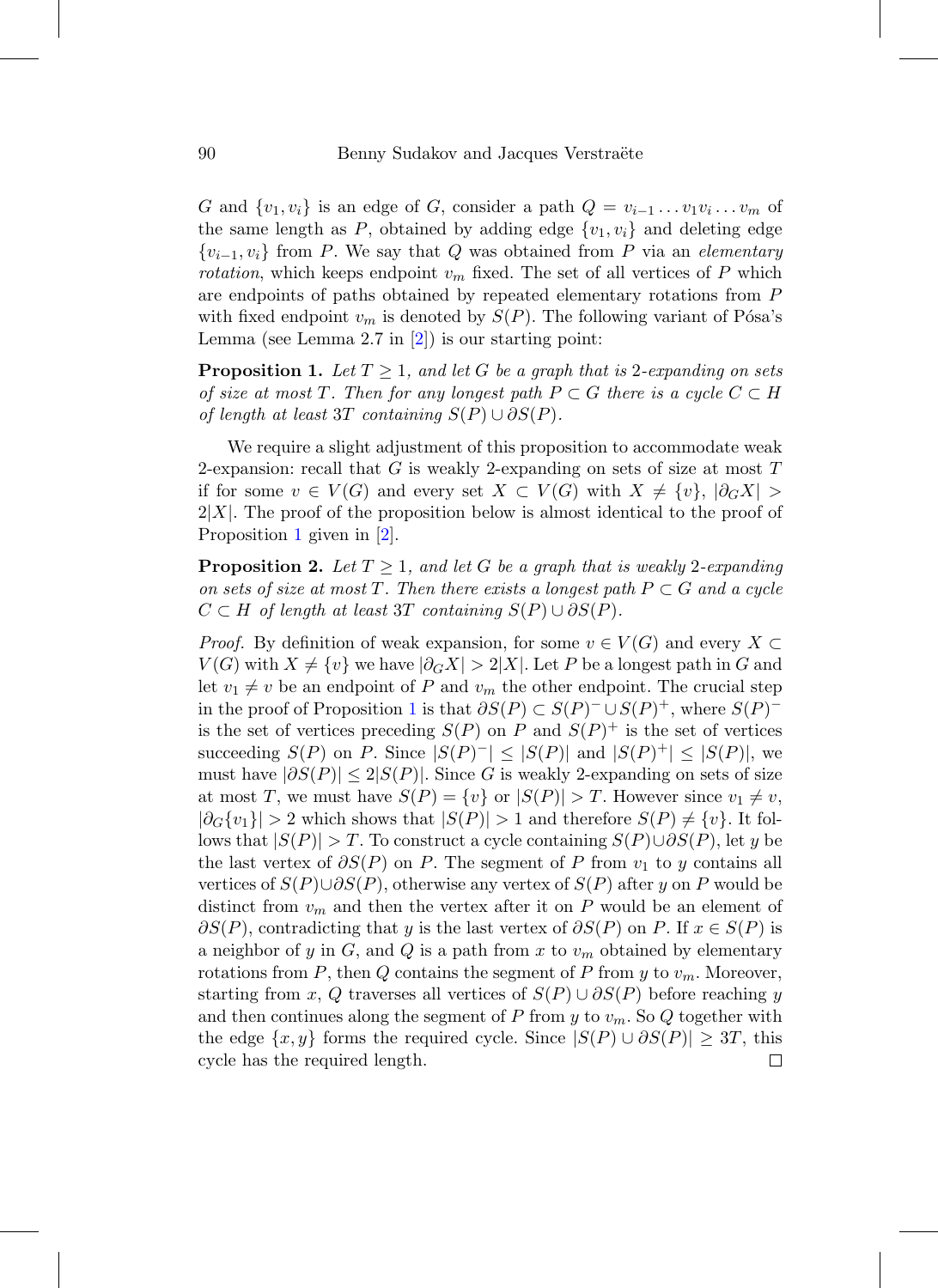Combining Lemma [3](#page-6-0) with Proposition [2,](#page-7-1) we arrive at the following theorem, which shows that a triangle-free graph with large independence ratio contains a very long cycle.

<span id="page-8-0"></span>**Theorem 6.** Let G be a triangle-free graph with  $\iota(G) > 3k+1$  where  $k > e^{15}$ . Then G has a cycle of length at least  $3k^2 \log k$ .

*Proof.* By Lemma [3,](#page-6-0) there is a 2-connected graph  $H \subset G$  that is weakly 2expanding on sets of size at most  $k^2 \log k$ . By Proposition [2,](#page-7-1) there is a cycle  $C \subset H$  of length at least  $3k^2 \log k$  in G, completing the proof. □

# **2.3. Long odd cycles with chords**

A chord of a cycle is an edge which joins two non-consecutive vertices of the cycle. To prove Theorem [1,](#page-1-0) we need to extend Theorem [6](#page-8-0) further to obtain a long odd cycle with a chord.

<span id="page-8-1"></span>**Proposition 3.** Let  $k \geq e^{15}$  and let G be an n-vertex triangle-free graph with  $\alpha(G) < n/(3k+1)$ . Then G contains a non-bipartite graph consisting of a cycle of length at least  $\frac{1}{2}k^2 \log k$  with at least one chord.

*Proof.* By Lemma [3,](#page-6-0) G contains a 2-connected subgraph  $H$  that is weakly 2-expanding on sets of size at most  $k^2 \log k$  and weakly 3k-expanding on in-dependent sets. By Proposition [2,](#page-7-1) there is a cycle  $C \subset H$  of length at least  $3T := 3k^2 \log k$  containing  $S(P) \cup \partial_H S(P)$  for some longest path P with  $|S(P)| \geq T$ . The vertices of  $S(P)$  are called *special vertices*, and since  $\partial_H S(P) \subset V(C)$ , all their neighbors are vertices of C. Since H is weakly 3kexpanding on independent sets, all but at most one vertex of H has degree more than  $3k \geq e^{15}$ . In particular, every special vertex has two neighbors on C which are not adjacent to that special vertex on C. If  $V(C)$  induces a non-bipartite subgraph of  $H$ , then we are done - take  $C$  together with an appropriate chord of  $C$ . Suppose  $V(C)$  induces a bipartite subgraph of  $H$ . Since H is weakly 3k-expanding on independent sets,  $\chi(H) \ge \iota(H) > 3k \ge e^{15}$ . In particular,  $H - V(C)$  is certainly non-bipartite and contains an odd cycle D. By 2-connectivity of  $H$ , there exist two vertex disjoint paths  $Q'_1$  and  $Q'_2$ from  $V(D)$  to  $V(C)$  whose internal vertices are in  $H - V(C) - V(D)$ . In particular, there exist  $w_1, w_2 \in V(C)$  such that there are both even and odd length paths  $Q_1$  and  $Q_2$  respectively and  $V(Q_1) \cap V(C) = \{w_1, w_2\}$  $V(Q_2) \cap V(C)$ . Indeed, let  $Q_i$  consist of  $Q'_1 \cup Q'_2$  together with a subpath of D of length congruent to  $|E(Q'_1)| + |E(Q'_2)| + i$  modulo two, for  $i \in \{1, 2\}$ . Let  $P_1$  and  $P_2$  denote the two  $w_1w_2$ -subpaths of C, and suppose  $P_1$  contains at least  $\frac{1}{2}T$  special vertices. If  $P_1$  has a chord, then  $P_1 \cup Q_1$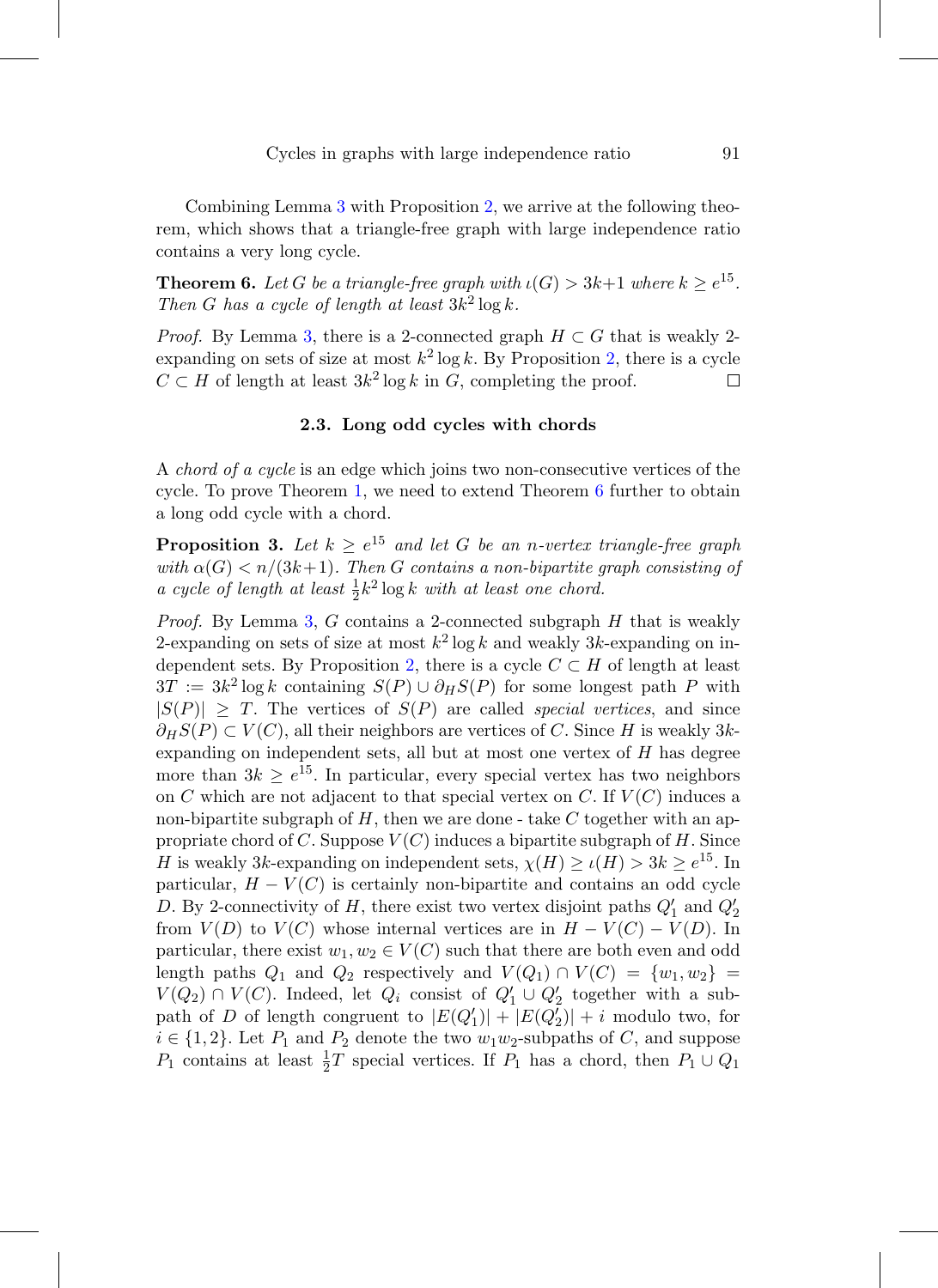or  $P_1 \cup Q_2$  is the required non-bipartite subgraph. If  $P_1$  has no chord, then at least  $\frac{1}{2}T$  special vertices on  $P_1$  each have at least two neighbors in  $V(P_2)\setminus \{w_1, w_2\}$ . Pick a special vertex  $w \in V(P_1)$  and neighbors  $x_1, x_2 \in$  $N(w) \cap V(P_2)$ . We assume that the order of appearance of vertices on C is  $w_1, w, w_2, x_2, x_1$  clockwise. For  $a, b \in V(C)$ , let  $C(a, b)$  denote the internal vertices of the subpath of C from  $a$  to  $b$  in the clockwise order where  $a$  precedes b. Consider the paths  $R_1 = C - C(x_1, w_1) - C(w, w_2) + \{w, x_1\}$  and  $R_2 = C - C(w_2, x_2) - C(w_1, w) + \{w, x_2\}.$  Then  $R_1 \cup R_2 = C$  and  $\{w, x_2\}$ is a chord of  $R_1$  and  $\{w, x_1\}$  is a chord of  $R_2$ . One of these paths has length at least  $\frac{1}{2}|V(C)| > T$ , and together with  $Q_1$  or  $Q_2$  forms the required nonbipartite subgraph. Such a path of the form  $R_i \cup Q_j$  is shown in bold in the figure below, where  $R_i$  is the bold part of the cycle C and  $Q_j$  is the bold part of the cycle D.  $\Box$ 



**2.4. Consecutive cycle lengths**

The main ingredient for finding cycles of many consecutive lengths in graphs is the following proposition [\[16\]](#page-19-7):

<span id="page-9-0"></span>**Proposition 4.** Let F be a non-bipartite graph comprising a cycle with a chord, and let  $(A, B)$  be a non-trivial partition of  $V(F)$ . Then for each  $\ell \leq |V(F)|-1$ , there exists a path in F of length  $\ell$  with one endpoint in A and the other endpoint in B.

We illustrate the argument which will be used repeatedly in the rest of the paper. Recall that  $N_i(v)$  denotes the set of vertices at distance exactly  $i$  from a given vertex  $v$  in a graph.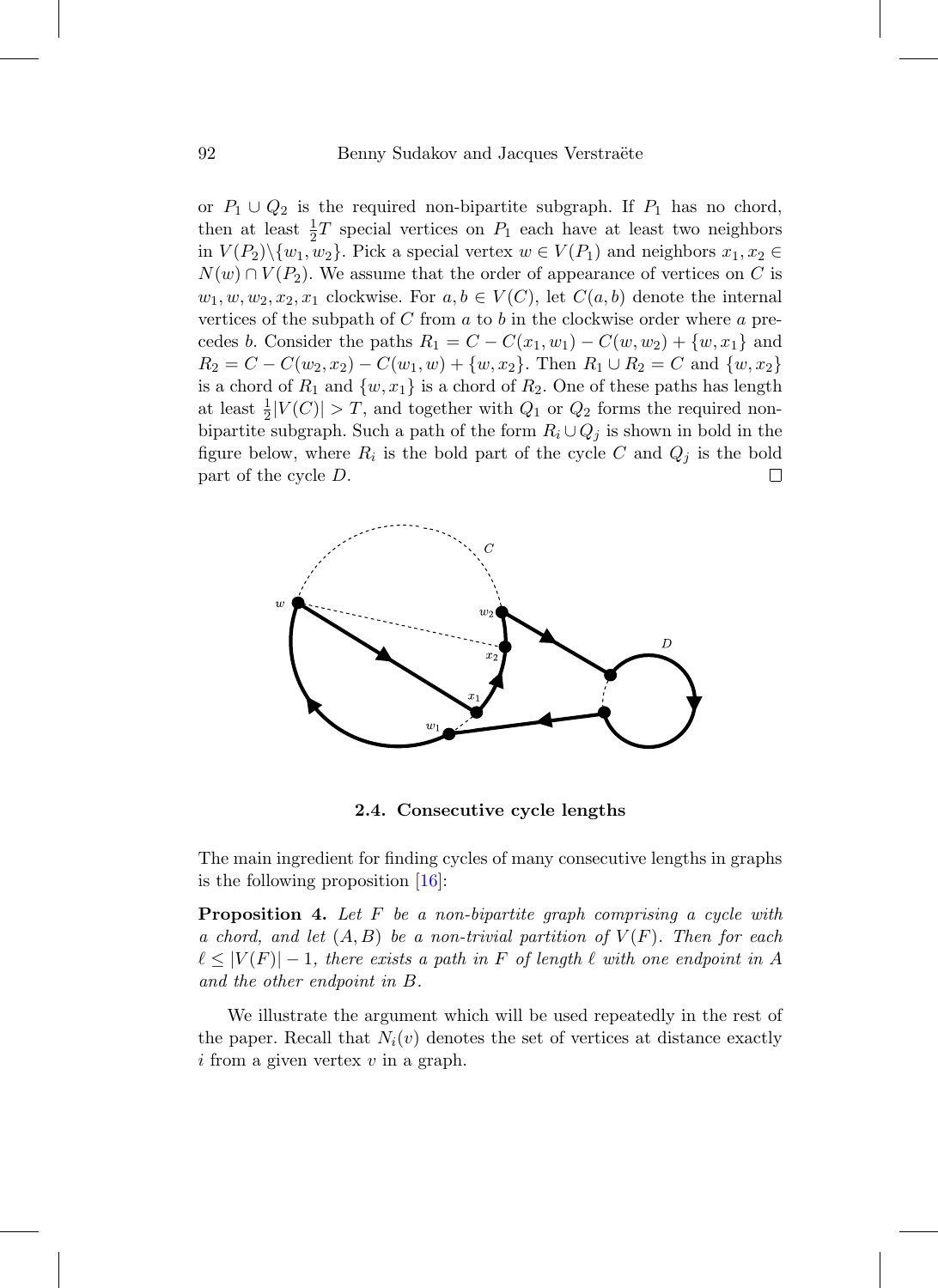<span id="page-10-0"></span>**Proposition 5.** Let G be a graph and suppose that  $N_i(v)$  contains a nonbipartite graph F comprising a cycle of length L together with a chord. Then G contains cycles of L consecutive lengths, the shortest of which has length at  $most\ 2i+1.$ 

*Proof.* Consider a breadth-first search tree rooted at  $v$ , and let T be a minimal subtree whose set of leaves is  $V(F)$ . Then T branches at its root, and we let A be the set of leaves of T in one branch, and B the remaining set of leaves of T. Then  $A \cup B = V(F)$  and A, B partition  $V(F)$ . Now we use Proposi-tion [4:](#page-9-0) there exists a path in F of length  $\ell$  whose first vertex is in A and whose last vertex is in B for all  $\ell \leq |V(F)| - 1$ . If T has height h, then we obtain cycles of lengths  $2h + 1$ ,  $2h + 2$ ,...,  $2h + L - 1$  in H, as required. Furthermore, since  $h \leq i$ , the shortest cycle has length  $2h + 1 \leq 2i + 1$ .  $\Box$ 

#### **2.5. Proof of Theorem [1](#page-1-0)**

Theorem [1](#page-1-0) states that a triangle-free graph G with  $\iota(G) \geq k \geq 3$  contains cycles of  $\Omega(k^2 \log k)$  consecutive lengths. It is enough to prove the following quantitative version of this statement: let  $G$  be a triangle-free graph with  $\iota(G) > 18k+4$  where  $k \geq e^{15}$ , then G contains cycles of at least  $k^2 \log k$  consecutive lengths. Pass to a subgraph F of G such that  $\alpha(F) < |V(F)|/(18k+$ 4). By Lemma [1,](#page-4-0) F has a subgraph H that is  $18k+3$ -expanding on independent sets. In this subgraph, pick any vertex v and consider  $N_i := N_i(v)$  for  $i \in \mathbb{N}$ . If for some  $i \in \mathbb{N}$ ,  $\iota(N_i) > 3(2k) + 1$  $\iota(N_i) > 3(2k) + 1$  $\iota(N_i) > 3(2k) + 1$ , then Proposition 3 shows that the subgraph induced by  $N_i(v)$  contains a non-bipartite graph consisting of an odd cycle of length at least  $\frac{1}{2}(2k)^2 \log 2k > k^2 \log k$  with at least one chord. In this case, the theorem follows from Proposition [5.](#page-10-0) Otherwise, we have  $\iota(N_i) \leq 6k+1$  for every  $i \in \mathbb{N}$ . In that case,  $\alpha(N_i) \geq |N_i|/(6k+1)$ and  $N_i$  contains an independent set I of size at least  $|N_i|/(6k+1)$ . Since H is  $18k + 3$ -expanding on independent sets, we conclude  $|\partial I| > 3|N_i|$ . In particular, since

$$
\partial I \subset N_i \cup N_{i-1} \cup N_{i+1},
$$

for all  $i \in \mathbb{N}$  we have

$$
|N_{i+1}| + |N_{i-1}| > 3|N_i| - |N_i| = 2|N_i|.
$$

Then  $|N_0| = 1$  and, since H is  $18k + 3$ -expanding on independent sets, every vertex of H has degree more than  $18k+3$ , so  $|N_1| > 18k+3 > |N_0|$ . We easily obtain  $|N_{i+1}| > |N_i|$  by induction for all  $i \in \mathbb{N}$ , which is clearly impossible since H is a finite graph so some  $N_i$  must be empty. This completes the proof. □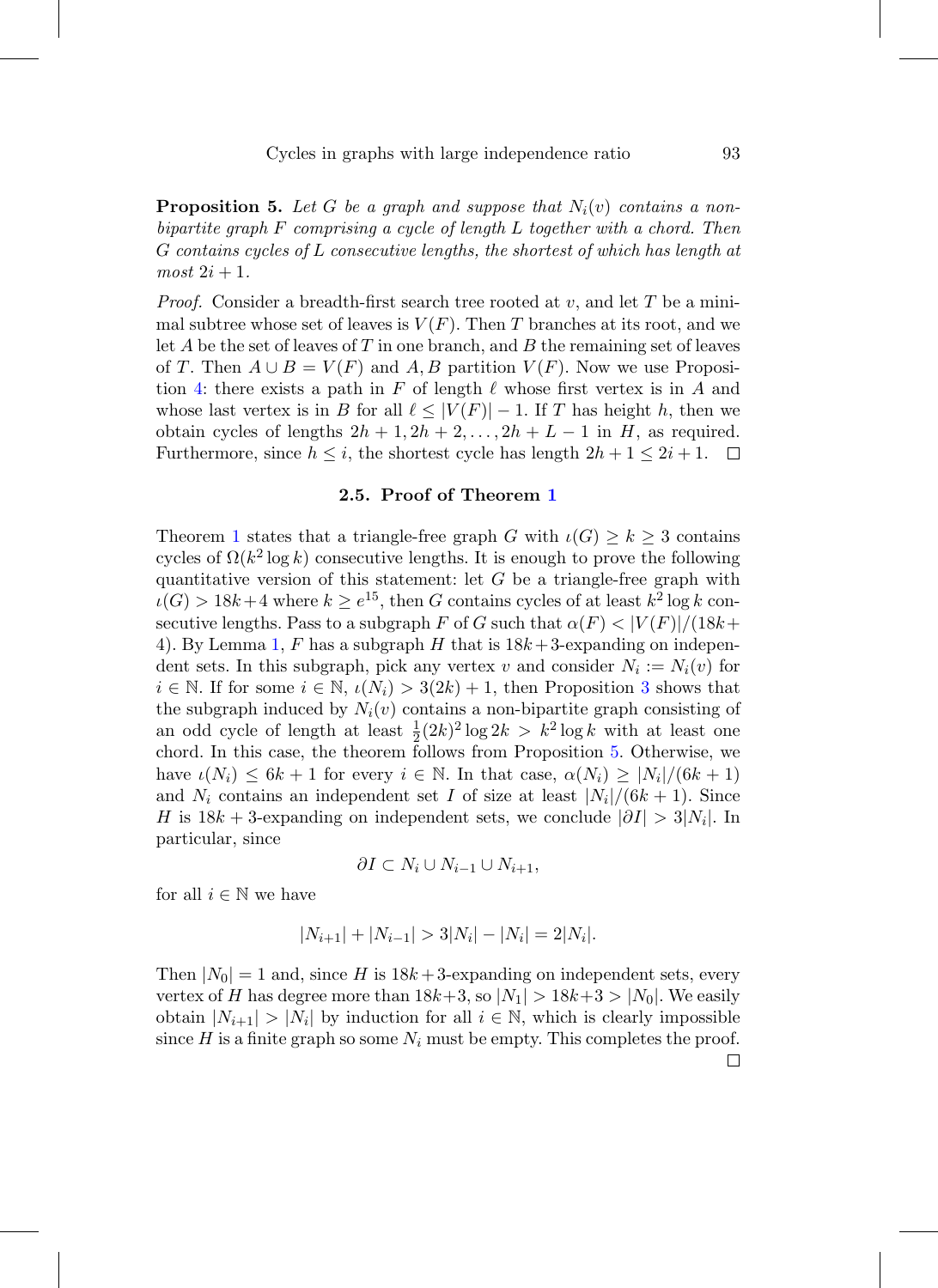### **2.6. Hereditary properties**

In this subsection we prove Theorem [2.](#page-1-1) The proof of Theorem [2](#page-1-1) is almost identical to the proof of Theorem [1](#page-1-0) given over the last three sections, so we merely indicate how to generalize each component of that proof. Throughout this section,  $k \ge 1$  and  $f : [1, \infty) \to [1, \infty)$  is an increasing bijection and P is a hereditary property. For a general hereditary property, the following lemma generalizes Lemma [3.](#page-6-0)

**Lemma 4.** Let P denote any hereditary property with speed at most f and  $G \in P$  where  $|V(G)| = n$  and let  $k \geq 1$ . If  $\alpha(G) < n/(6k+1)$  then G has a 2connected subgraph that is weakly 2-expanding on sets of size at most  $f^{-1}(k)$ and weakly 3k-expanding on independent sets.

Proof. We repeat the proof of Lemma [3.](#page-6-0) Pass to a 2-connected subgraph  $H \subset G$  which is weakly 6k-expanding on independent sets, using Lemma [1:](#page-4-0) for some  $v \in V(H)$  and every independent set  $I \subset V(H) \backslash \{v\}$  we have  $|\partial_H I| > 6k|I|$ . Let  $X \subset V(H)$  with  $X \neq \{v\}$ , and suppose  $|\partial_H X| \leq 2|X|$ . If  $X = \{x\}$ , then  $x \neq v$  and  $|\partial_H\{x\}| > 6k > 2|X|$  so we have  $|X| \geq 2$ . Since P is a hereditary property of speed at most  $f$ , there is an independent set  $I \subset X \setminus \{v\}$  such that  $|I| \geq (|X|-1)/f(|X|-1)$ , since the subgraph of H induced by  $X$  is in  $P$ . Consequently,

$$
2|X| \ge |\partial_H X| \ge |\partial_H I| - |X| + |I| > 6k|I| - |X|
$$

and so  $2k|I| < |X|$ . So if  $|\partial_H X| \leq 2|X|$ , then

$$
2k(|X|-1)/f(|X|-1) \le 2k|I| < |X|
$$

from which we get  $f(|X|-1) > 2k(|X|-1)/|X| \geq k$  since  $|X| \geq 2$ . It follows that  $|X| > f^{-1}(k)$ .  $\Box$ 

Using this lemma, we obtain the following straightforward generalization of Proposition [3](#page-8-1) for hereditary properties.

<span id="page-11-0"></span>**Proposition 6.** Let P be a hereditary property with speed at most f and  $G \in P_n$  and let  $k \geq 1$ . If  $\alpha(G) < n/(6k+1)$ , then G contains a non-bipartite graph consisting of a cycle of length at least  $\frac{1}{2} f^{-1}(k)$  with at least one chord.

*Proof of Theorem [2.](#page-1-1)* Let  $G \in P$  have  $\iota(G) > 18k + 4$  where  $k \geq 1$ . By Lemma [1,](#page-4-0) G has a subgraph H that is  $18k + 3$ -expanding on independent sets. In this subgraph, pick any vertex v and consider  $N_i = N_i(v)$  for  $i \in \mathbb{N}$ . If for some  $i \in \mathbb{N}$ ,  $\iota(N_i) > 6k+1$  $\iota(N_i) > 6k+1$  $\iota(N_i) > 6k+1$ , then Proposition 6 shows that the subgraph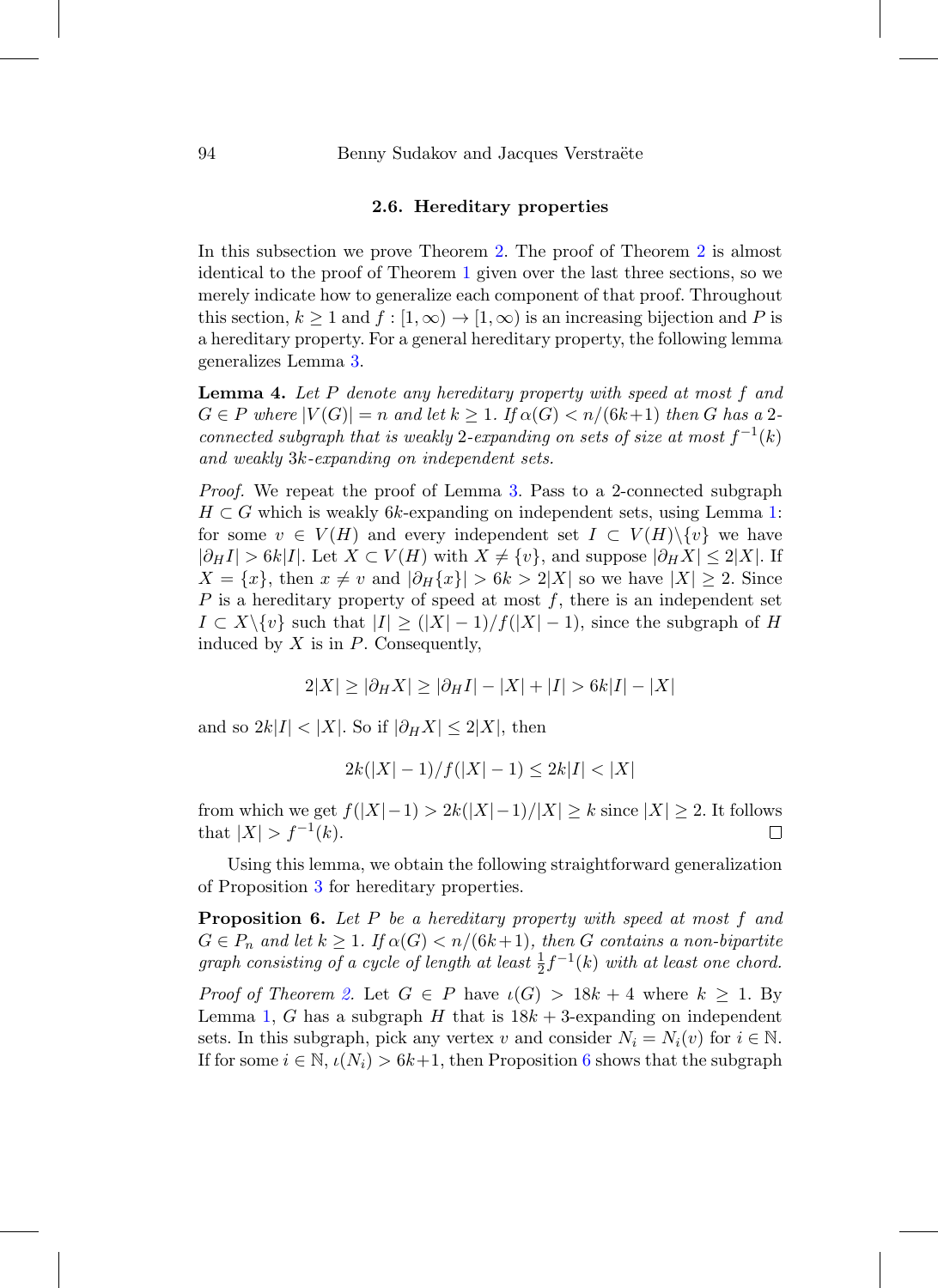induced by  $N_i(v)$  contains a non-bipartite graph F consisting of a cycle of length at least  $\frac{1}{2}f^{-1}(k)$  with at least one chord. In this case, the theorem follows from Proposition [5.](#page-10-0) Otherwise, we have  $\iota(N_i) \leq 6k+1$  for every  $i \in \mathbb{N}$ . In that case,  $\alpha(N_i) \geq |N_i|/(6k+1)$ . Since H is  $18k+3$ -expanding on independent sets, we conclude  $|N_{i-1} \cup N_i \cup N_{i+1}| > 3|N_i|$ , which leads to the contradiction  $|N_i| > |N_{i-1}|$  for all  $i \in \mathbb{N}$ , as in Theorem 1. □ the contradiction  $|N_i| > |N_{i-1}|$  for all  $i \in \mathbb{N}$ , as in Theorem [1.](#page-1-0)

### **2.7. The property of** *H***-free graphs**

To prove Theorem [3,](#page-1-2) we compute an upper bound for the speed of  $P_{s+1}$ , the family of  $K_{s+1}$ -free graphs. Note that if a graph contains  $K_{s+1}$ , then it contains a copy of every graph  $H$  on  $s + 1$  vertices, and in this case  $P_H \subset P_{s+1}$ . We bound the speed using a well-known upper bound on the Ramsey number  $r(K_{s+1}, K_{t+1})$ :

**Proposition 7.** If a graph G has at least  $\binom{s+t}{s}$  vertices, then it contains a clique of order  $s + 1$  or an independent set of order  $t + 1$ . In particular,  $P_{s+1}$  has speed at most  $f_s$  where  $f_s(x) = \min\{x, sx^{1-1/s}\}\$  for  $x \in [1, \infty)$ .

Proof. The first statement is a well-known bound on Ramsey numbers  $r(K_{s+1}, K_{t+1})$ . Note that  $\binom{s+t}{s} \leq (st)^s$  for all  $s, t \geq 1$ . It follows that for any m-vertex  $K_{s+1}$ -free graph H, there is an independent set of size at least  $t+1$  in H whenever  $m \geq (st)^s$ . By definition, an n-vertex graph  $K_{s+1}$ -free graph G has

$$
\iota(G) = \sup_{X \subset V(G)} \frac{|X|}{\alpha(X)} \le \sup_{1 \le (st)^s \le n} \frac{(st)^s}{t+1} < sn^{1-1/s}.
$$

We also have  $\iota(G) \leq n$ . This completes the proof.

For each fixed s, the function  $f_s$  in the last proposition is a continuous increasing function on  $[1, \infty)$  with  $f_s(1) = 1$ , and therefore  $f_s : [1, \infty) \to [1, \infty)$ is an increasing bijection. Applying Theorem [2,](#page-1-1) if  $G \in P_{s+1}$  and  $\iota(G)$  $18k+4$ , then G contains cycles of at least  $\frac{1}{2}f^{-1}(k)$  consecutive lengths. Since

$$
f^{-1}(k) = \max\{k, (k/s)^{s/(s-1)}\} \ge (k/s)^{s/(s-1)}
$$

we conclude that a graph  $G \in P_{s+1}$  with  $\iota(G) > 18k+4$  has cycles of at least  $\frac{1}{2}(k/s)^{s/(s-1)}$  consecutive lengths. This completes the proof of Theorem [3.](#page-1-2)

**Remark.** By using better bounds on  $r(K_{s+1}, K_{t+1})$ , Theorem [3](#page-1-2) can be improved by logarithmic factors of k, as we achieved for triangles. However computing bounds on the speed of  $P_{s+1}$  is then more cumbersome, so for simplicity we avoid these calculations.

$$
\overline{\square}
$$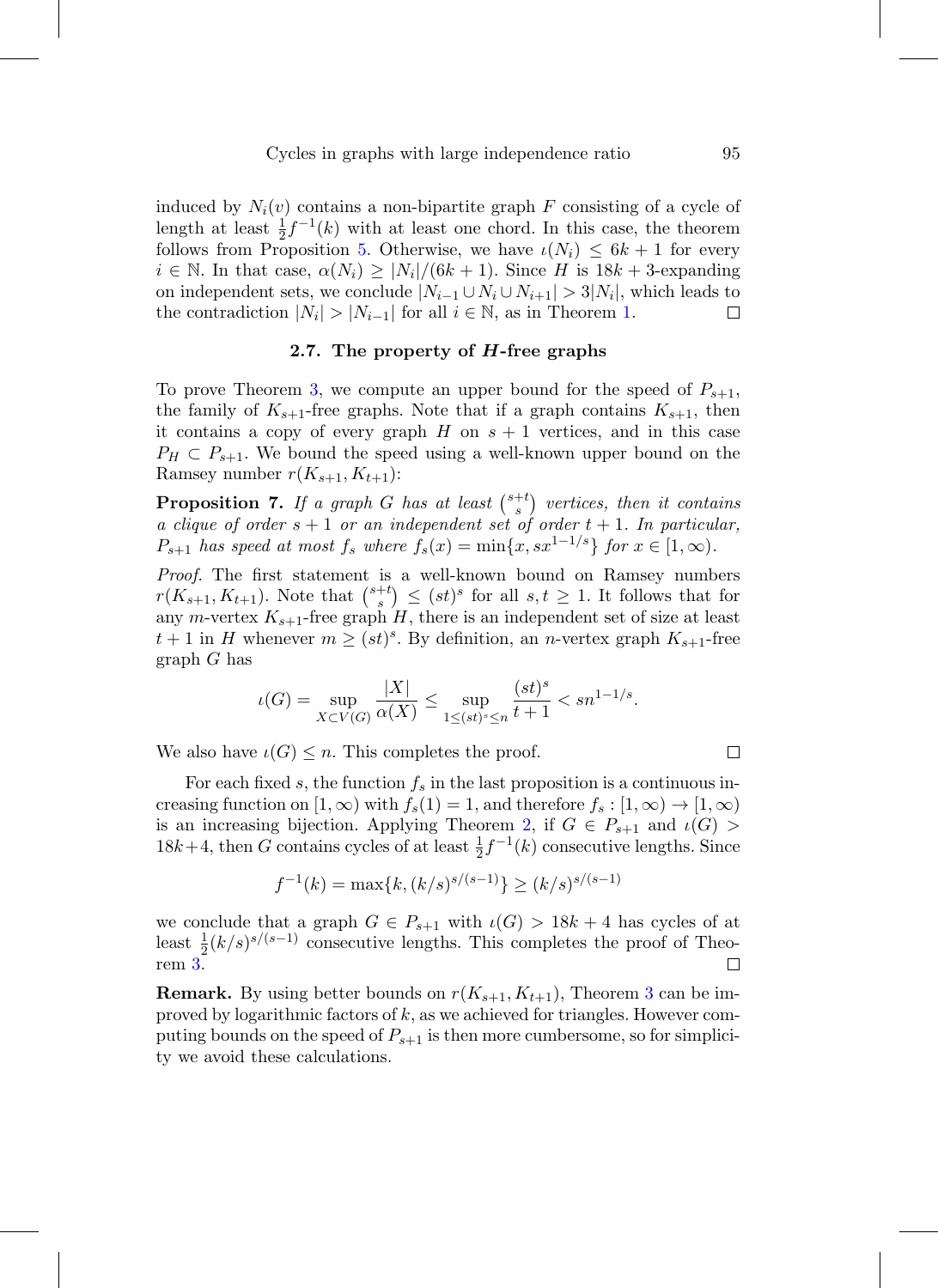# **3. Proof of Theorem [4](#page-2-0)**

We are given a sequence  $\sigma_r$  satisfying  $\log \sigma_r \leq \sigma_{r-1}$ , and we have to prove that any graph G with  $\iota(G) > \sigma_1 \exp(8 \log^* n)$  contains a cycle of length  $\sigma_r$ for some r. We begin with some notation. Let  $\tau$  denote any infinite increasing subsequence of  $\sigma$  with  $\tau_1 = \sigma_1$  and let  $P_r$  denote the property of all graphs containing no cycle of any length  $\sigma_j \leq \tau_r$ . Define

$$
\triangle_r := \max\{\sigma_j - \sigma_{j-1} : \sigma_j \leq \tau_r\}.
$$

We define  $\tau_0 = 1 = \Delta_1$ . To prove Theorem [4,](#page-2-0) we first prove the following more general theorem:

<span id="page-13-0"></span>**Theorem 7.** Let  $\sigma$  be an infinite increasing sequence of positive integers with  $\sigma_1 \geq 3$  and let  $\tau$  be an arbitrary subsequence of  $\sigma$  with  $\tau_1 = \sigma_1$  and  $\Delta_r$  defined as above. Then any n-vertex graph  $G \in P_r$  has

$$
\iota(G) < 27^r \sigma_1 \exp\left(\sum_{i=1}^r \frac{2\log \triangle_i}{\tau_{i-1}} + \frac{2\log n}{\tau_r}\right).
$$

Before proving this theorem, we show how to derive Theorem [4](#page-2-0) from it:

*Proof of Theorem [4.](#page-2-0)* In Theorem [4,](#page-2-0) we are given a sequence  $\sigma$  with  $\log \sigma_r \leq$  $\sigma_{r-1}$  for  $r \geq 2$ . Let  $T(r)$  denote the rth element of the sequence

$$
\sigma_1 \quad e^{\sigma_1} \quad e^{e^{\sigma_1}} \quad \cdots
$$

Since  $\log \sigma_r \leq \sigma_{r-1}$ , there is an element  $\sigma$  between  $T(r-1)$  and  $T(r)$  for all  $r \geq 2$ , which we define to be  $\tau_r$ . We now apply Theorem [7](#page-13-0) with this sequence  $\tau = (\tau_r)_{r \in \mathbb{N}}$  and  $\tau_1 = \sigma_1$ . Then choose the smallest value of r such that  $\tau_r > 2 \log n$ . Since  $T(r)$  is at least a tower of e's with height r, we note that  $r \leq \log^* n$ . The key fact is that

$$
\sum_{i=1}^r \frac{2\log\triangle_i}{\tau_{i-1}} \leq 2r
$$

since  $\log \Delta_r \leq \tau_{r-1}$  for all  $r \geq 2$ . In conclusion, from Theorem [7,](#page-13-0) we have

$$
\iota(G) < 27^r \sigma_1 \exp(2r+1) < \sigma_1 \exp(8\log^* n)
$$

and this completes the proof.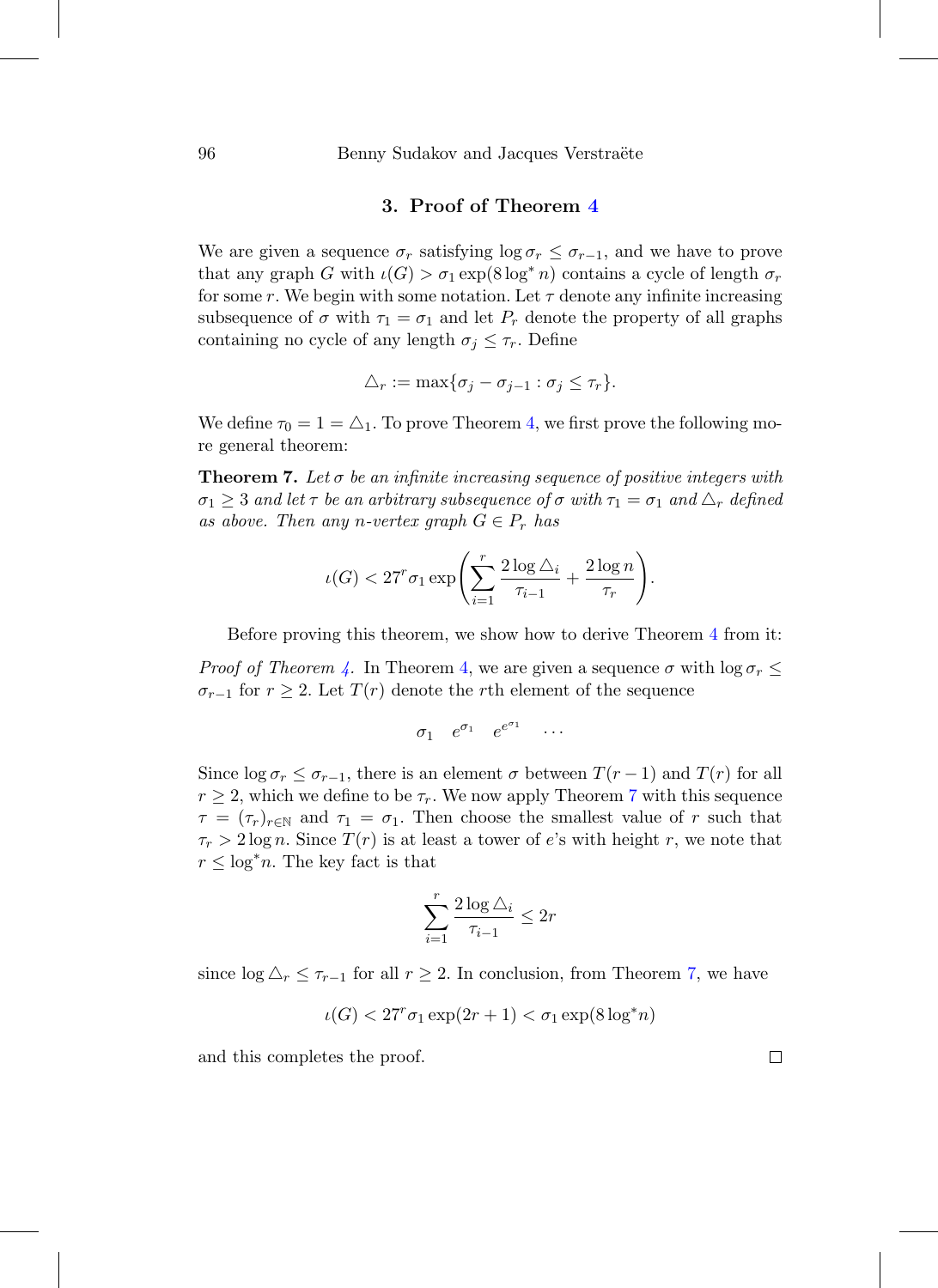Proof of Theorem [7.](#page-13-0) Theorem [7](#page-13-0) is a consequence of the following claim:

**Claim 1.** Let  $r, m \in \mathbb{N}$  and  $\delta_r = 1/\lceil \tau_r/2 \rceil$ . Then every m-vertex graph  $G \in P_r$ has

$$
\alpha(G) \ge \frac{1}{a_r} m^{1-\delta_r}
$$

where  $a_r$  is defined by

$$
a_1 = 27\sigma_1
$$
 and  $a_r = 27a_{r-1}\Delta_r^{\delta_{r-1}}$ .

To see how Theorem [7](#page-13-0) follows, take a graph  $G \in P_r$  with n vertices; then Claim 1 shows

$$
\iota(G) \le \sup_{X \subset V(G)} \frac{|X|}{\alpha(X)} \le \sup_{X \subset V(G)} \frac{|X|}{\frac{1}{a_r}|X|^{1-\delta_r}} = a_r n^{\delta_r}
$$

since we can apply Claim 1 with  $m = |X|$  to the subgraph of G induced by each set  $X \subset V(G)$ . The linear recurrence  $a_r = 27a_{r-1} \triangle_r^{\delta_{r-1}}$  gives

$$
a_r = 27^r \sigma_1 \prod_{i=1}^r \Delta_i^{\delta_{i-1}} \le (27)^r \sigma_1 \exp\left(\sum_{i=1}^r \frac{2 \log \Delta_i}{\tau_{i-1}}\right)
$$

and therefore

$$
\iota(G) \le a_r n^{\delta_r} \le 27^r \sigma_1 \exp\left(\sum_{i=1}^r \frac{2\log \Delta_r}{\tau_{r-1}} + \frac{2\log n}{\tau_r}\right).
$$

We proceed to the proof of Claim 1.

*Proof of Claim 1.* The claim is true for  $P_1$  using early known bounds on cyc-le-complete Ramsey numbers [\[5](#page-18-5)] (see also [\[16](#page-19-7)]): for  $\sigma \in \{2\ell + 1, 2\ell + 2\}$ ,

$$
r(C_L, K_t) < 27\sigma_1 t^{1+1/\ell}
$$

from which we obtain the required lower bound. Suppose  $r > 1$  and that Claim 1 has been proved for every graph in  $P_{r-1}$ , but that the claim is false for  $P_r$ . We first compute an upper bound for the speed of  $P_{r-1}$ .

**Claim 1.1.** The property  $P_{r-1}$  has speed at most f where

$$
f(x) = \min\{x, a_{r-1}x^{\delta_{r-1}}\}\
$$
 for  $x \in [1, \infty)$ .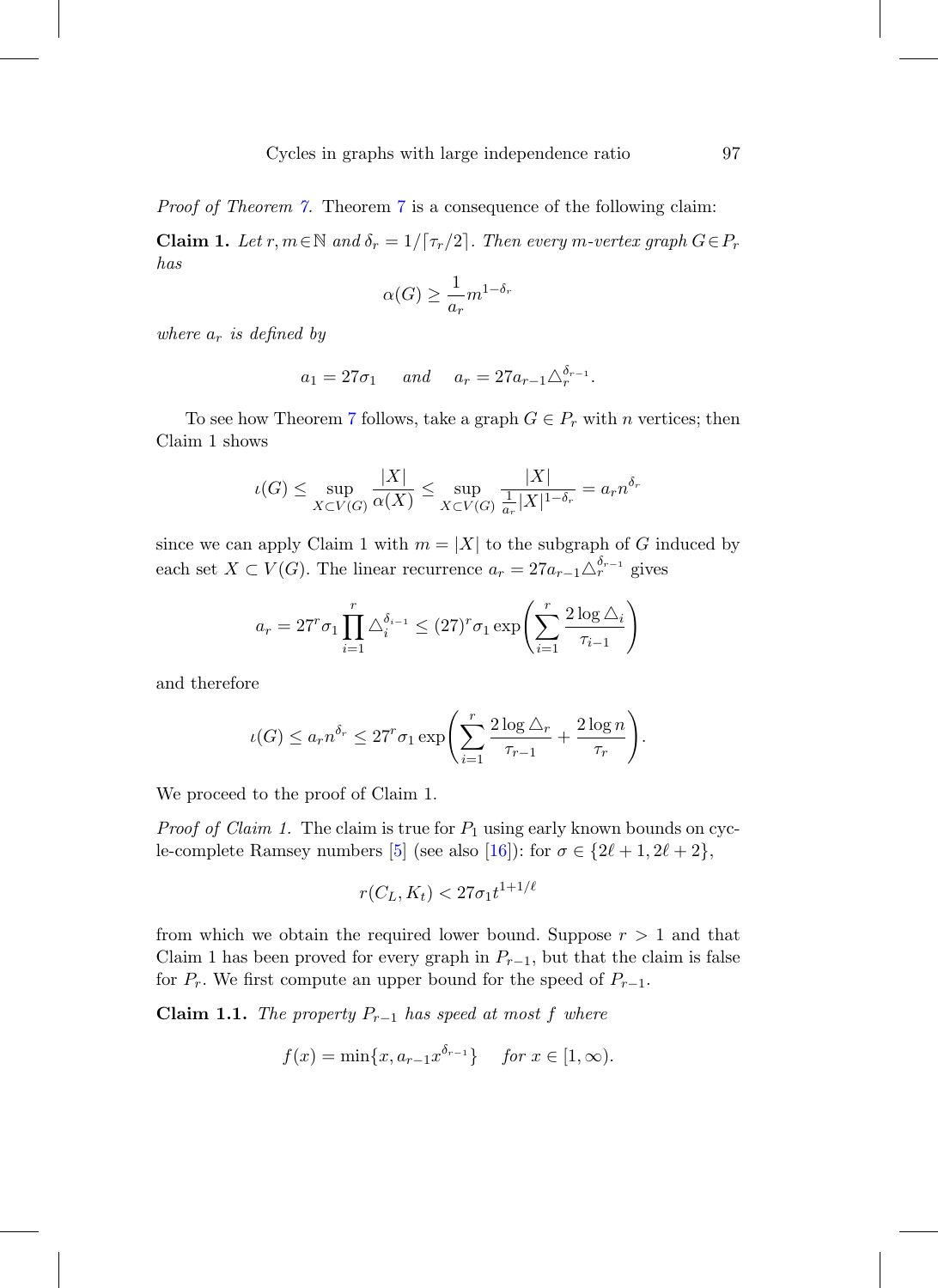*Proof of Claim 1.1.* Since Claim 1 holds for  $P_{r-1}$ , we have that every p-vertex graph  $F \in P_{r-1}$  satisfies

$$
\alpha(F) \ge \frac{1}{a_{r-1}} p^{1-\delta_{r-1}}.
$$

This implies

$$
\iota(F) = \sup_{X \subset V(G)} \frac{|X|}{\alpha(X)} \le a_{r-1} p^{\delta_{r-1}}.
$$

Therefore  $P_{r-1}$  has speed at most f where

$$
f(x) = \min\{x, a_{r-1}x^{\delta_{r-1}}\}
$$

for  $x \geq 1$ , as required.

Since by assumption Claim 1 does not hold for  $P_r$ , for some  $m \in \mathbb{N}$  there exists an *m*-vertex graph  $G \in P_r$  such that

$$
\alpha(G) < \frac{1}{a_r} m^{1 - \delta_r}.
$$

Using Lemma [1,](#page-4-0) pass to an induced subgraph H of G which is  $a_r m^{\delta_r}$ -expanding on independent sets. For the rest of the proof of Claim 1, we work in the subgraph  $H$  of  $G$  to derive a contradiction.

**Claim 1.2.** For any  $v \in V(H)$  and any positive integer  $j \leq 1/\delta_r$ ,

$$
\alpha(N_j(v)) > \frac{3|N_j(v)|}{a_r}.
$$

*Proof of Claim 1.2.* Fix  $j \leq 1/\delta_r$  and let  $H_j$  be the subgraph of H induced by  $N_j(v)$ . For convenience, let  $h_j = |N_j(v)| = |V(H_j)|$ . If  $\alpha(H_j) > h_j/9$ , then the proof of Claim 1.2 is completed, since  $a_r \geq 9\sigma_1 \geq 27$  for all  $r \in \mathbb{N}$ . We may therefore write  $\alpha(H_i) = h_i/(6k+1)$  where  $k \ge 1$  is a real number. By Proposition [6,](#page-11-0) if f is an upper bound for the speed of  $P_{r-1}$ , then  $H_j$  contains a non-bipartite graph comprising a cycle of length at least  $\frac{1}{2}f^{-1}(k)$  with a chord. It is important to note that  $P_r \subset P_{r-1}$  and therefore  $H_j \in P_{r-1}$ . By Claim 1.1,

$$
f^{-1}(k) = \max\{k, (k/a_{r-1})^{1/\delta_{r-1}}\} \ge (k/a_{r-1})^{1/\delta_{r-1}}.
$$

By Proposition [5,](#page-10-0) H contains cycles of at least  $\frac{1}{2}f^{-1}(k)$  consecutive lengths, the shortest of which has length at most  $2j + 1 \leq \tau_r$ . By definition of  $\triangle_r$ ,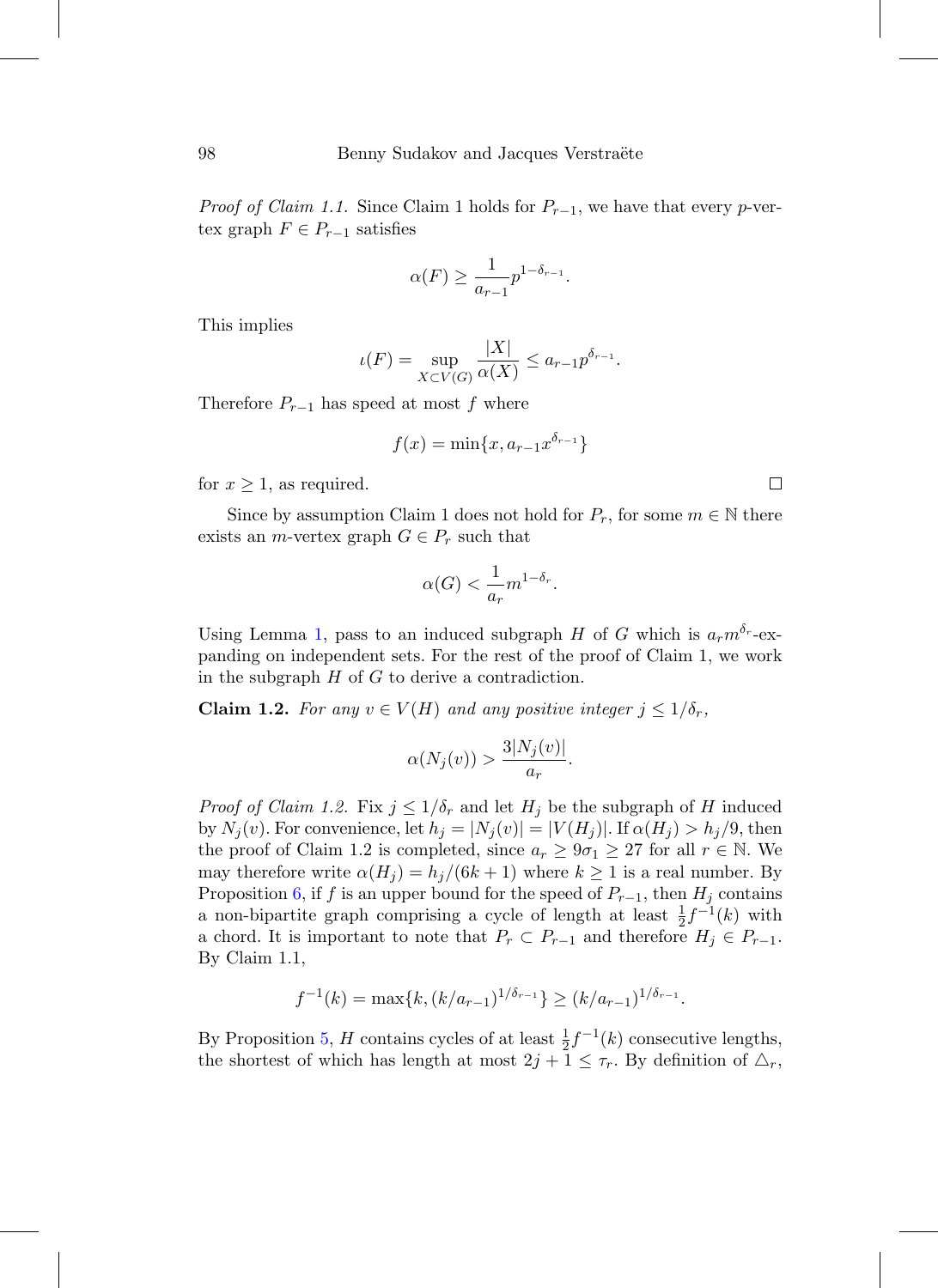and since  $G \in P_r$ , we must have  $\frac{1}{2} f^{-1}(k) \leq \Delta_r$ . Recall that  $r \geq 2$  and therefore  $\delta_{r-1} \leq 1/2, a_{r-1} \geq 81$ . Rearranging this inequality, and using  $\alpha(H_i) = h_i/(6k+1)$ , we obtain

$$
\alpha(H_j) > \frac{h_j}{9a_{r-1}\Delta_r^{\delta_{r-1}}}.
$$

By definition of  $a_r$ , the denominator is  $a_r/3$ , as required.

Since H is  $a_r m^{\delta_r}$ -expanding on independent sets, we have for any  $j \leq$  $1/\delta_r$  and any maximum independent set I in  $H_i$ ,

$$
|\partial_H N_j(v)| \ge |\partial_H I| > 3m^{\delta_r} \cdot h_j.
$$

Since  $\partial_H N_j(v) \subset N_j(v) \cup N_{j-1}(v) \cup N_{j+1}(v)$ , we conclude that

$$
h_{j+1} + h_{j-1} > (3m^{\delta_r} - 1)h_j \ge 2m^{\delta_r}h_j.
$$

We also have  $h_0 = 1$  and  $h_1 > 2m^{\delta_r}$ , since H is  $a_r m^{\delta_r}$ -expanding on independent sets. Now the recurrence inequality  $h_j + h_{j-1} > (2c)h_j$  with  $h_0 = 1$ and  $h_1 > 2c$  has  $h_j > c^j$  for all j. With  $c = m^{\delta_r}$ , we obtain  $h_j > m^{j\delta_r}$  for all  $j \leq 1/\delta_r$ , and in particular we obtain the contradiction  $h_j > m = |V(G)|$ when  $j = 1/\delta_r$ . This completes the proof of Claim 1, and hence Theorem [7.](#page-13-0) □

## **4. Proof of Theorem [5](#page-3-0)**

We are given an *n*-vertex graph G with  $\iota(G) = t$  and we have to show

$$
L_{\circ}(G) \ge \frac{1}{2}\log t - 8\log^* n.
$$

This is clearly true if  $t \leq \exp(16 \log^* n)$  so we assume  $t > \exp(16 \log^* n)$ . We let  $s = t / \exp(8 \log^* n)$ , and consider the disjoint intervals of odd numbers:

$$
S_i = [s^i, s^{i+1}) \cap (2\mathbb{N} + 1)
$$

for  $i \geq 0$ . If for some i we have  $S_i \subset C(G)$ , then

$$
L_{\circ}(G) \ge \frac{1}{2}\log s \ge \frac{1}{2}\log t - 8\log^* n
$$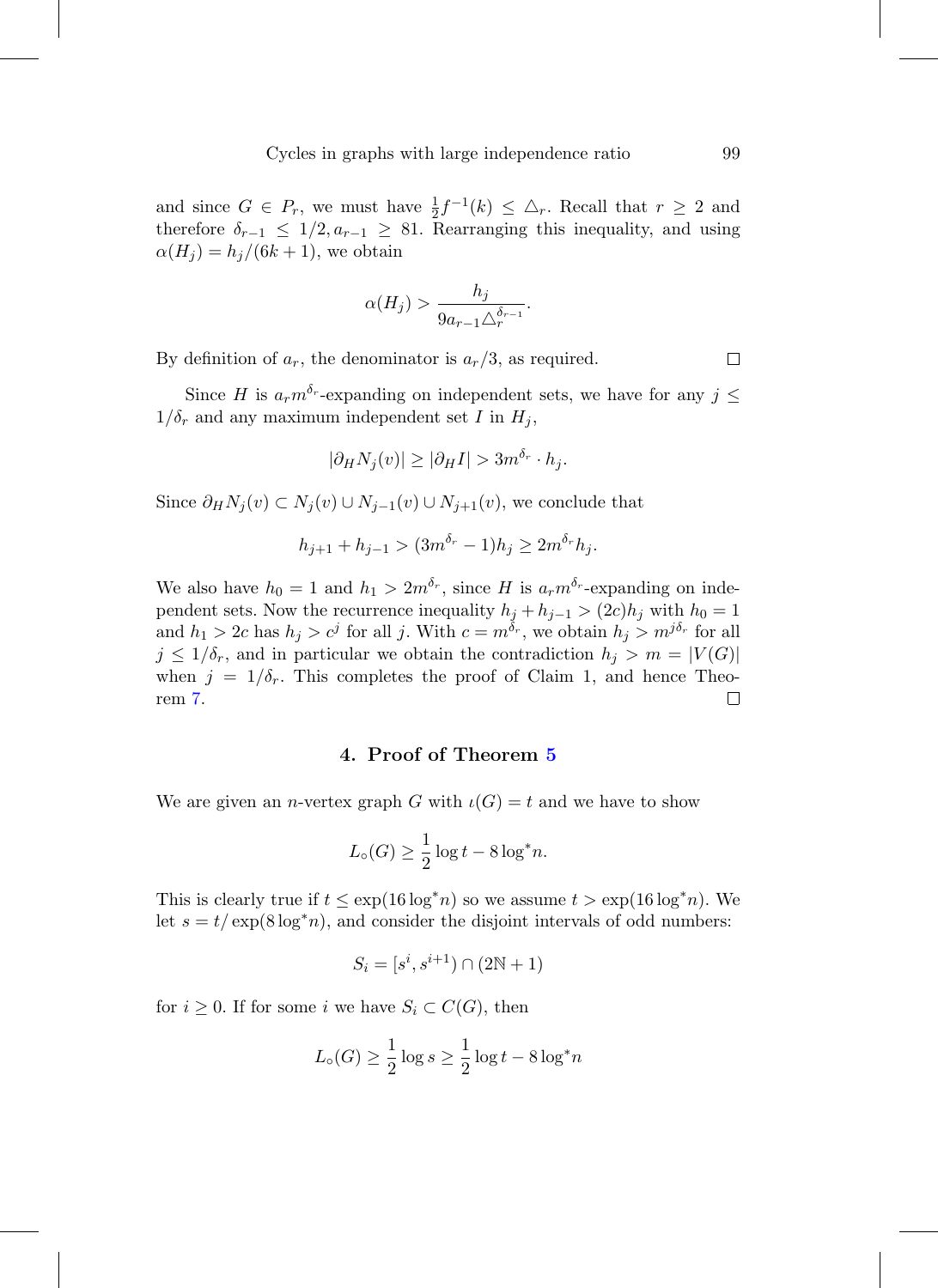and the proof is complete. Otherwise, for each i we pick  $\sigma_i \in S_i \backslash C(G)$ . Then we have defined a sequence  $\sigma$  with  $\sigma_i \leq s\sigma_{i+1}$ . Let  $\tau$  be a subsequence of  $\sigma$ such that  $\log \tau_r \leq \tau_{r-1}$  and such that  $\tau_r$  is contained in the interval  $S_i$  for which  $\sigma_1T(r) \geq s^{i+1} - 1$  but  $\sigma_1T(r) < s^{i+2} - 1$ . Here  $T(r)$  is a tower of e's of height r. Note that  $\tau_r$  is well defined, since intervals  $S_i$  cover all odd numbers. We also let  $\tau_1 = \sigma_1$ . Applying Theorem [7](#page-13-0) with this sequence  $\tau$  and choosing r such that  $\tau_r > 2 \log n$ , we have  $r \leq \log^* n$  and

$$
\iota(G) < 27^r \sigma_1 \exp(2r+1) < \sigma_1 \exp(8\log^* n) < s \exp(8\log^* n) < t.
$$

This contradiction completes the proof.

## **5. Concluding remarks**

• We detail the slight modification of the constructions in [\[14\]](#page-19-3) (see page 213) which show that the conclusion of Theorem [4](#page-2-0) does not hold if  $\iota(G)$  is replaced with the chromatic number  $\chi(G)$ . The existence of triangle-free graphs with arbitrarily large chromatic number was explicitly established by the so-called Mycielski graphs. A survey is given in [\[14](#page-19-3)]. These constructions were genera-lized (see page 213 in [\[14](#page-19-3)]) to give, for each  $k, r \in \mathbb{N}$  where r is odd, a graph  $G_{k,r}$  with chromatic number k and no odd cycle of length at most r and with  $|V(G_{k,r})| = 2^{3-k}(r+2)^{k-2}$ . We observe that  $|V(G_{k,r})| \leq r^k - 1$  for every  $r, k \geq 3$ , so we let  $G'_{k,r}$  consist of  $G_{k,r}$  together with enough isolated vertices so that  $|V(G'_{k,r})| = r^k - 1 := n$ . Note that n is even. Provided that  $log(n + 1) \leq r$ , the increasing sequence  $\sigma$  of odd integers in  $\{3, 5, \ldots, r\}$  ${n+1, n+3,...}$  satisfies the requirements of Theorem [4](#page-2-0) and yet  $G_{k,r}$  has no cycle of length in  $\sigma$ . For instance, if we take  $k = |r/\log r|$  and  $k \geq 3$ , then  $n+1 = r^k \leq e^r$  so  $\log(n+1) \leq r$ , and

$$
\chi(G_{k,r}) = k \ge \left\lfloor \frac{\log(n+1)}{\log \log(n+1)} \right\rfloor \gg \exp(8 \log^* n).
$$

It follows that while  $\chi(G_{k,r})$  is substantially larger than the bound  $\exp(8 \log^* n)$  for the independence ratio in Theorem [4,](#page-2-0)  $G_{k,r}$  has no cycles of length in the sequence  $\sigma$ .

• We remark that the chromatic number can be arbitrarily large relative to the independence ratio of a graph. Consider the Kneser graph  $K_{n,r}$ whose vertex set is all subsets of  $\{1, 2, \ldots, n\}$  of size r, and whose edges are pairs of disjoint subsets of  $\{1, 2, ..., n\}$  of size r. By Lovász's Theorem [\[11](#page-19-0)],  $\chi(K_{n:r}) = n - 2r + 2$ . By the Erdős-Ko-Rado Theorem [\[7](#page-19-8)],  $\alpha(K_{n:r}) = \binom{n-1}{r-1}$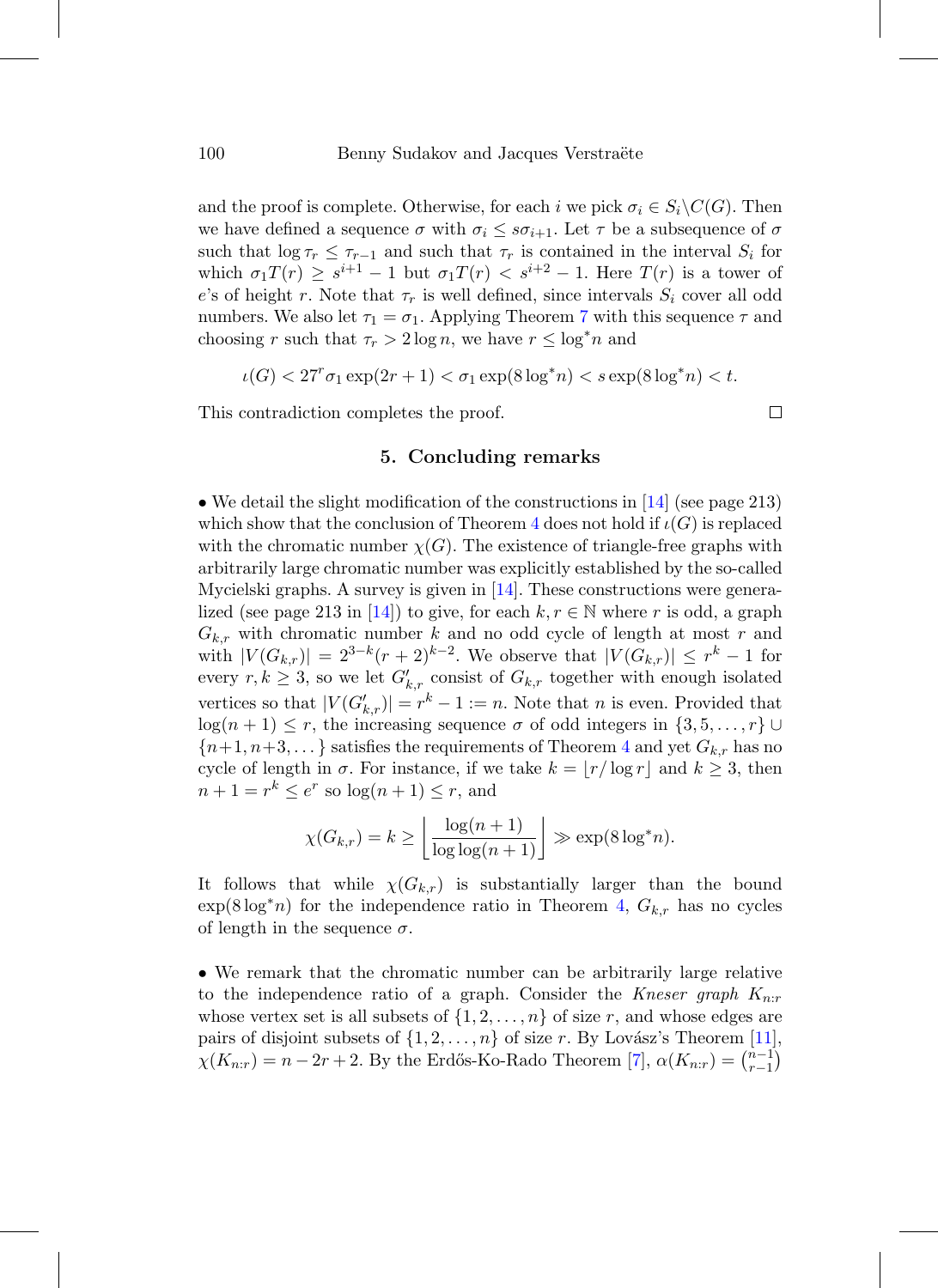and therefore  $\iota(K_{n:r}) \geq n/r$ . If  $n = sr$  where  $s > 2$  then for any set  $X \subset K_{n,r}$ , we claim  $\alpha(X) \leq |X|/s$ . To see this, given any collection of |X| subsets of  $\{1, 2, \ldots, sr\}$  of size r, there exists an  $i \in \{1, 2, \ldots, sr\}$  such that i is contained in at least  $r|X|/sr = |X|/s$  of the sets of size r. The sets containing i therefore form an independent set of size at least  $|X|/s$ in  $K_{n:r}$ . Consequently  $\iota(K_{sr:r}) \leq s$  and we conclude  $\iota(K_{sr:r}) = s$ . Writing  $|V(K_{sr:r})| = N$ , we obtain  $N = \binom{sr}{r} < (es)^r$  and therefore

$$
\chi(K_{n:r}) > \frac{\iota(G) - 2}{\log \iota(G) + 1} \log N.
$$

A good example is the Kneser graph  $K_{3r,r}$  with  $N = \binom{3r}{r}$  vertices, which has independence ratio three and chromatic number  $\Theta(\log N)$ .

• The Erdős-Hajnal conjecture  $\left[4, 6\right]$  $\left[4, 6\right]$  $\left[4, 6\right]$  $\left[4, 6\right]$  $\left[4, 6\right]$  remains open. A partial step would be to show that if G is a graph with infinite independence ratio, then  $L_{\circ}(G)$  is infinite, whereas in this paper we showed  $L_0(G) > \frac{1}{2} \log \iota(G) - 8 \log^* n$  when G is an *n*-vertex graph. Perhaps it is true that  $L_{\circ}(G) > \frac{1}{2} \log \chi(G) - O(1)$ for any finite graph G, although this is an even stronger question than the Erdős-Hajnal [\[6](#page-18-2)] conjecture.

## **References**

- <span id="page-18-3"></span>[1] M. Ajtai, J. Komlós and E. Szemerédi, A note on Ramsey numbers, Journal of Combin. Theory Ser. A **29** (1980), no. 3, 354–360. [MR0600598](http://www.ams.org/mathscinet-getitem?mr=0600598)
- <span id="page-18-4"></span>[2] S. Brandt, H. Broersma, R. Diestel and M. Kriesell, Global connectivity and expansion: Long cycles and factors in f-connected graphs, Combinatorica **26** (2006), 17–36. [MR2201281](http://www.ams.org/mathscinet-getitem?mr=2201281)
- <span id="page-18-0"></span>[3] P. Erdős, Some of my favourite problems in various branches of combinatorics, Matematiche (Catania) **47** (1992), 231–240. [MR1275857](http://www.ams.org/mathscinet-getitem?mr=1275857)
- <span id="page-18-1"></span>[4] P. Erdős, Some old and new problems in various branches of combinatorics. Graphs and combinatorics (Marseille, 1995), Discrete Math. **165/166** (1997), 227–231. [MR1439273](http://www.ams.org/mathscinet-getitem?mr=1439273)
- <span id="page-18-5"></span>[5] P. Erdős, R. Faudree, C. Rousseau and R. Schelp, On cycle-complete graph Ramsey numbers, J. Graph Theory **2** (1978), 53–64. [MR0498266](http://www.ams.org/mathscinet-getitem?mr=0498266)
- <span id="page-18-2"></span>[6] P. Erd˝os and A. Hajnal, On chromatic number of graphs and setsystems, Acta Math. Acad. Sci. Hungar. **17** (1966), 61–99. [MR0193025](http://www.ams.org/mathscinet-getitem?mr=0193025)